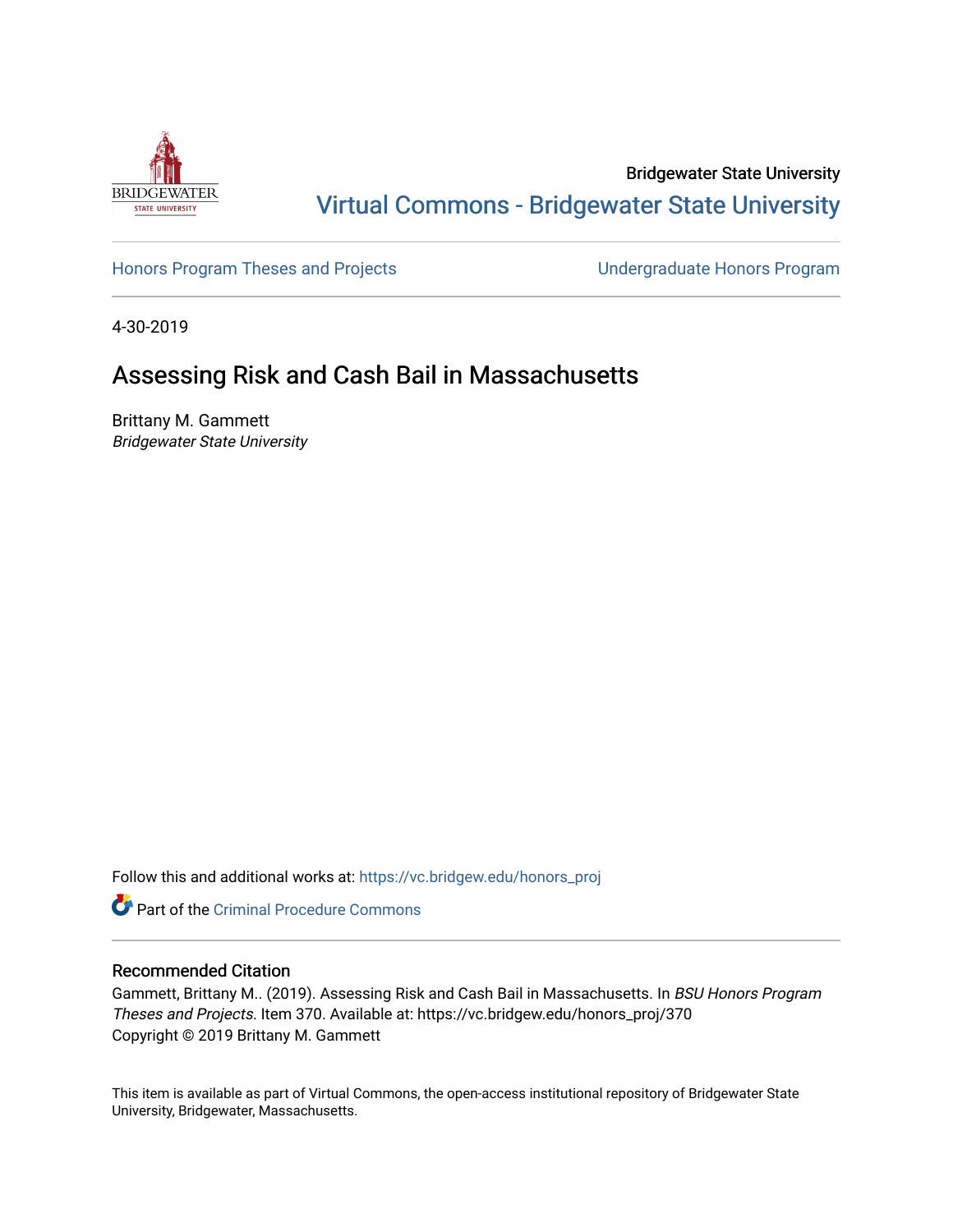Assessing Risk and Cash Bail in Massachusetts

Brittany M. Gammett

Submitted in Partial Completion of the Requirements for Departmental Honors in Criminal Justice

Bridgewater State University

April 30, 2019

Dr. Wendy Wright, Thesis Advisor Dr. Emily Brissette, Committee Member Dr. Khadija Monk, Committee Member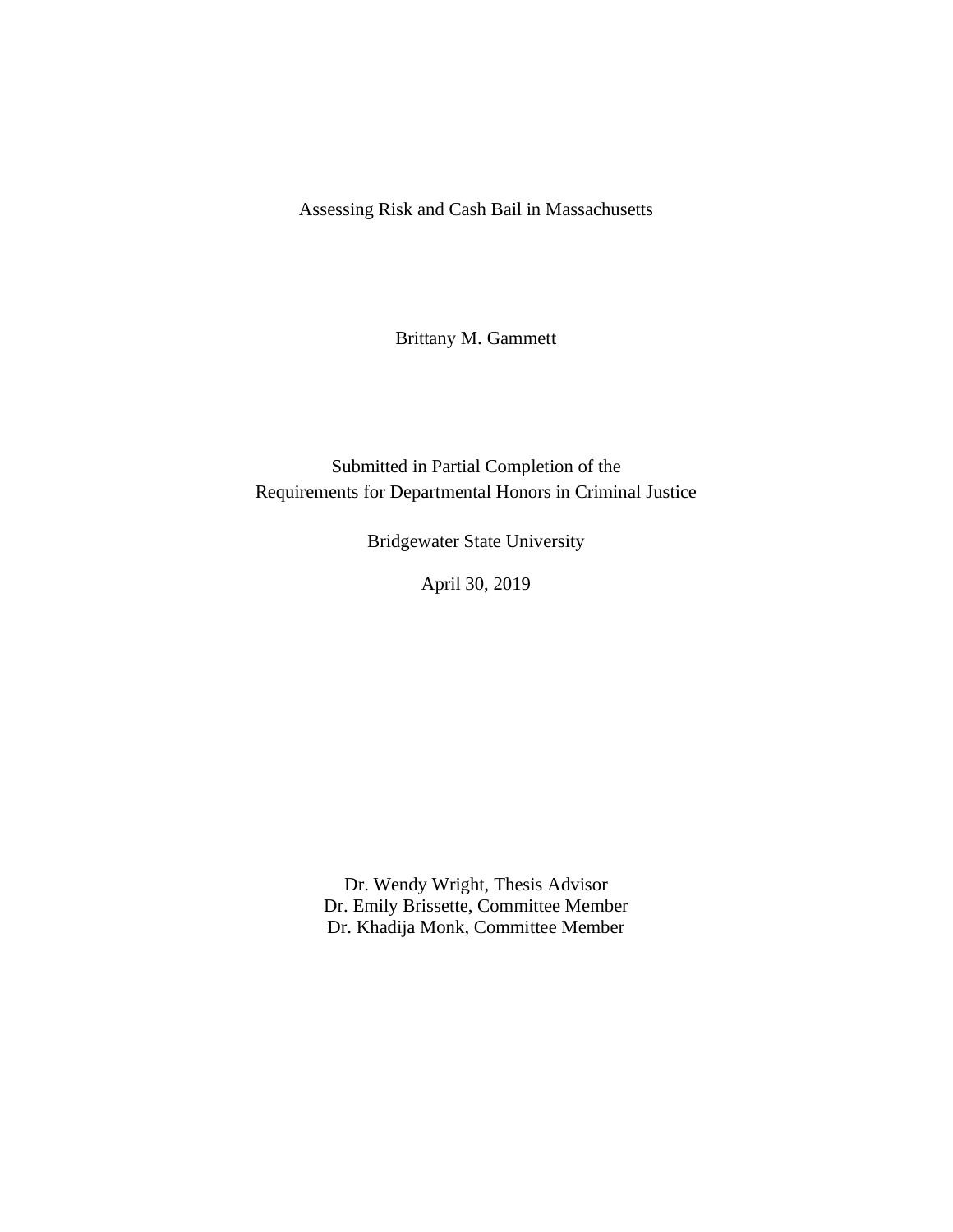#### Abstract

The use of risk assessments to determine the outcome of bail hearings has the potential to eliminate inequality in bail decisions and establish an impartial uniformity for the use of bail in jurisdictions across Massachusetts – but only when the assessments are based on empirical evidence and combined with judicial discretion. In April of 2018, Massachusetts passed a criminal justice reform bill. Under the new reform, a judge must take into account a defendant's ability to pay bail when a bail amount is set. I measured the success of the bill through an ethnographic study, by sitting in on bail hearings and observing the bail setting process. Despite the new reform bill in Massachusetts, I found that only 22 percent (28/128) of judges asked the defendant about their ability to afford bail – and with the exception of one defendant, all stated that they were unable to afford the proposed bail. Despite that, the bail amount was changed in only three of the cases – two to release with non-monetary conditions, and one to release on personal recognizance. I also found that there exists no system or assessment for judges to reference when determining a defendant's flight risk or dangerousness. Decisions are seemingly based entirely on the judge's discretion, a method determined to be largely ineffective by multiple experts. Bail reform has been the subject of intense debate within the criminal justice field for years, especially since the Bail Reform Act of 1984. As this debate continues, a solution for the best use of bail in Massachusetts is constantly developing, but has yet to be found.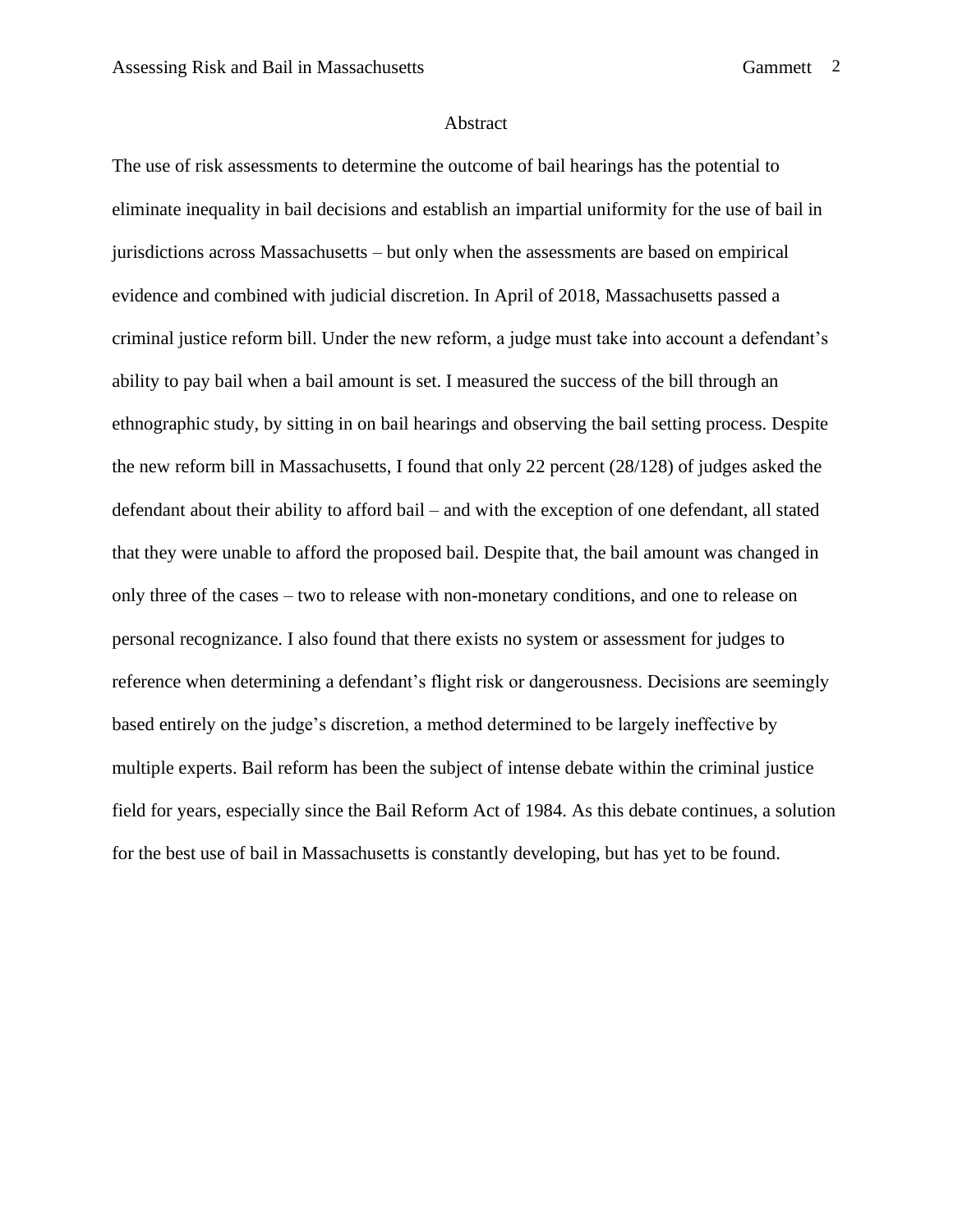## Assessing Risk and Cash Bail in Massachusetts

Posted on the sides of buildings, buses, sidewalk benches, and billboards alike is a familiar slogan – "In Jail? WE can BAIL!" Commercial bail bondsmen post advertisements virtually anywhere they believe it will attract those that need their services. In crime drama television shows, the defendant often only has to pay 10 percent of their bail amount, which is the most common deposit required of bail bondsmen to post. Bail, specifically the bail-bond industry, has permeated every aspect of the media to the point that nearly every American citizen knows what bail is and what it means to post it. Or do they?

The bail hearing is an extremely vital moment in the criminal justice system. Evidence shows that this decision, often made in only a few minutes, will impact every stage of a defendant's case and life alike (Neal, 2012). If a defendant is held on pretrial detention, they are likely to lose their job or miss school, which can lead to the loss of support for family members or the loss of a home and personal belongings. Further, defendants held for as short as two days are likely to experience psychological or physical difficulties are they are away from their home and support system (Neal, 2012). In these cases, pretrial detention is strongly linked to an increase in guilty pleas, as the pressure to get out of jail increases and access to counsel for defense is limited (Sacks & Ackerman, 2012), yet 20 percent of those held on pretrial detention will have their cases dropped before it even gets to trial (Gregory, 2018).

Generally, the assignment of cash bail has been shown to increase the likelihood of a conviction by 12 percent (Gupta, Hansman, & Frenchman, 2016), with the conviction rate increasing to as high as 30 percent when the defendant was unable to afford the bail amount (Stevenson, 2018). The majority of these convictions were a result of plea deals, as many defendants did not have the means to fight their case in court or were simply unable to afford the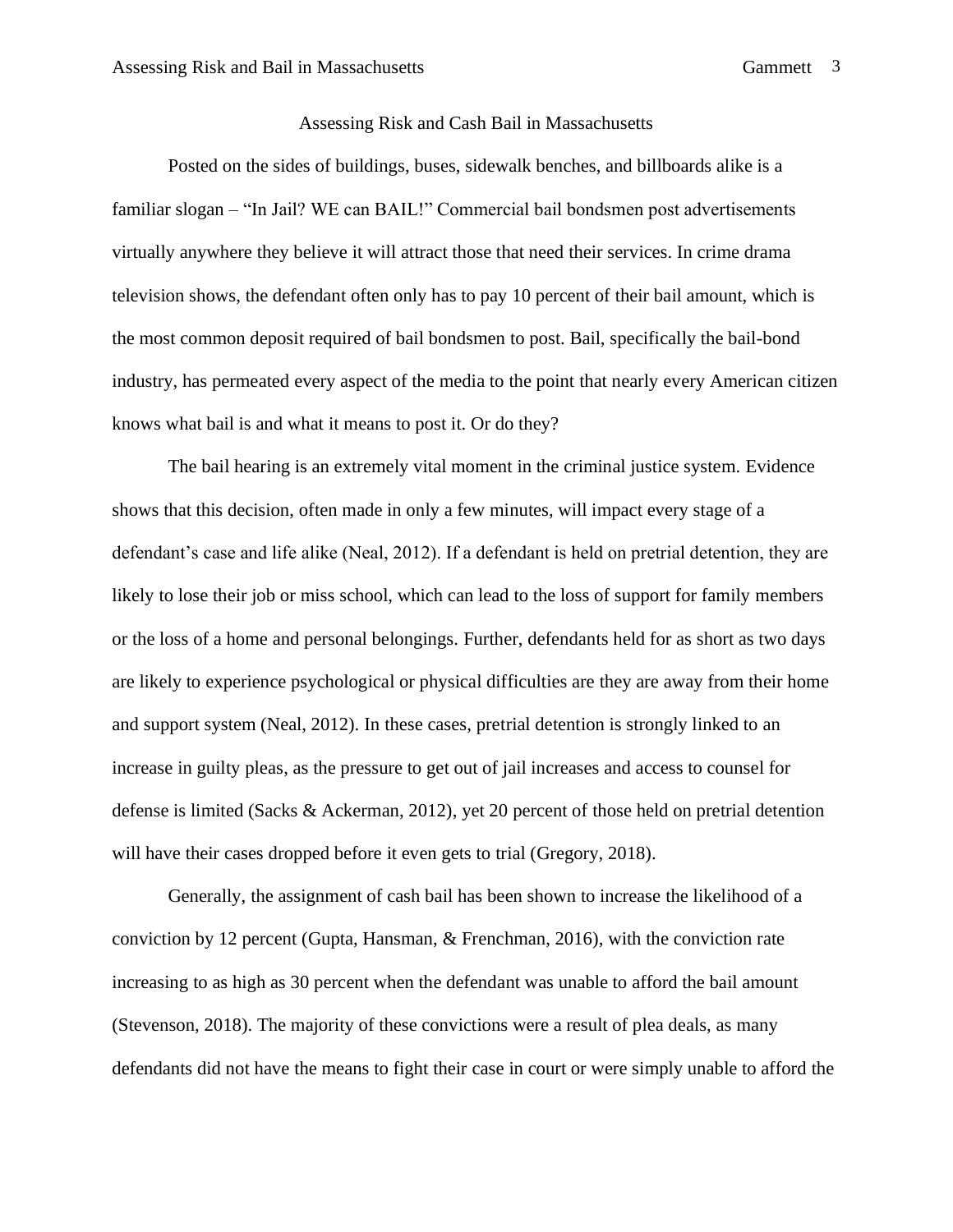bail amount and needed to return home (Stevenson, 2018). Further, those held in pretrial detention are also likely to plead guilty *faster* than those who are released prior to trial (Sacks & Ackerman, 2012). Defendants who decide not to plead out and are held in pretrial detention for the entire pretrial period as a result are three to five times more likely to be sentenced to jail or prison, with an average sentence length longer than those who are released pretrial (Lowenkamp,

VanNostrand, & Holsinger, 2012).

These effects matter, and they matter to more than just the defendant directly experiencing it. Higher pretrial detention means there are more people in jail, often times simply because the defendant is not able to afford the bail amount assigned to them by the judge (Neal, 2012). High jail populations are costing the United States millions of dollars a year. There are numerous incalculable costs associated with jail time, which include the costs of recidivism as a result of jail time (on the victims and on society) and the costs to the defendants family when their financial or emotional support is removed from the house dynamics, which has even shown to lead to future crime by children when a parental figure is no longer present (Baughman, 2018). Again, these effects, these *costs,* should and do matter to more than a defendant. The act of detaining one defendant pretrial has incalculable costs, and the costs that can be calculated are extreme.

A leading contributor to this growing problem is the use of money bail across the country and the overall lack of proper alternatives to money bail for jurisdictions to have as a resource. Over the years, money bail has become an increasingly difficult problem to address. As arrests continue to grow, the bail bond industry also continues to grow. This leads many defendants into a trap that is hard to get out of. In addition, money bail is a class based system. Two defendants commit the same crime and receive the same bail amount – seems fair. However, on deeper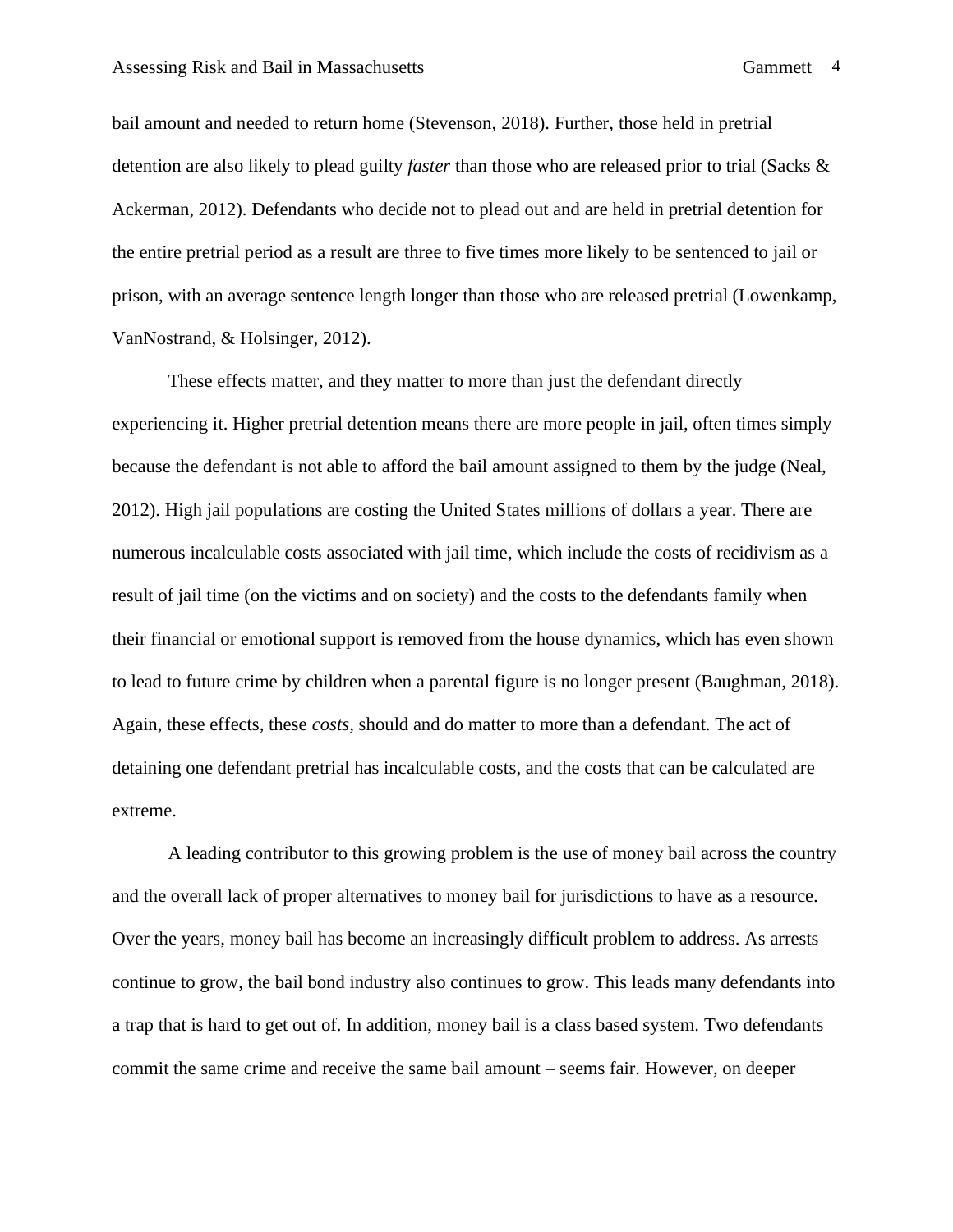consideration, defendant one has an annual salary 3 times that of defendant two and thus is able to post bail within hours of arrest. It is not unlikely that defendant two may spend anywhere from a few days to several months in jail. Thus, two people accused of the same crime will receive widely different treatment and experiences based entirely on how much money they make. Historically, this has not always been the case.

## **Chapter One**

## History of Bail in the United States

The history of bail is long, its roots dating back several centuries to the Magna Carta in 1215. In England, the presumption of innocence and the concept of due process was beginning to be so essential, that the concept of bail was created to solve the issue of holding individuals before they had been determined guilty. The founding concept of bail is that accused criminals should be able to obtain release from custody before formal proceedings with the law. Between 1215 and the 1600s, England enacted several reforms to standardize the right to bail for the accused – they limited the discretion that the sheriffs had on bailable offenses, and detailed both that bail must be set for the accused for all noncapital offenses and that the accused must not be assigned a bail that is excessive (Appleman, 2012). The importance of these changes still impact how bail is used today, as they established that the accused had a right to bail and further asserted that the determination of guilt or innocence is only proper during a trial.

As many people began to migrate from England into the new colonies, British common law became the law of the colonies as well. The British American colonies continued to strengthen the right to bail and in 1641, the Massachusetts Body of Liberties "declared that all crimes were bailable except capital crimes, contempt in open court, and cases in which the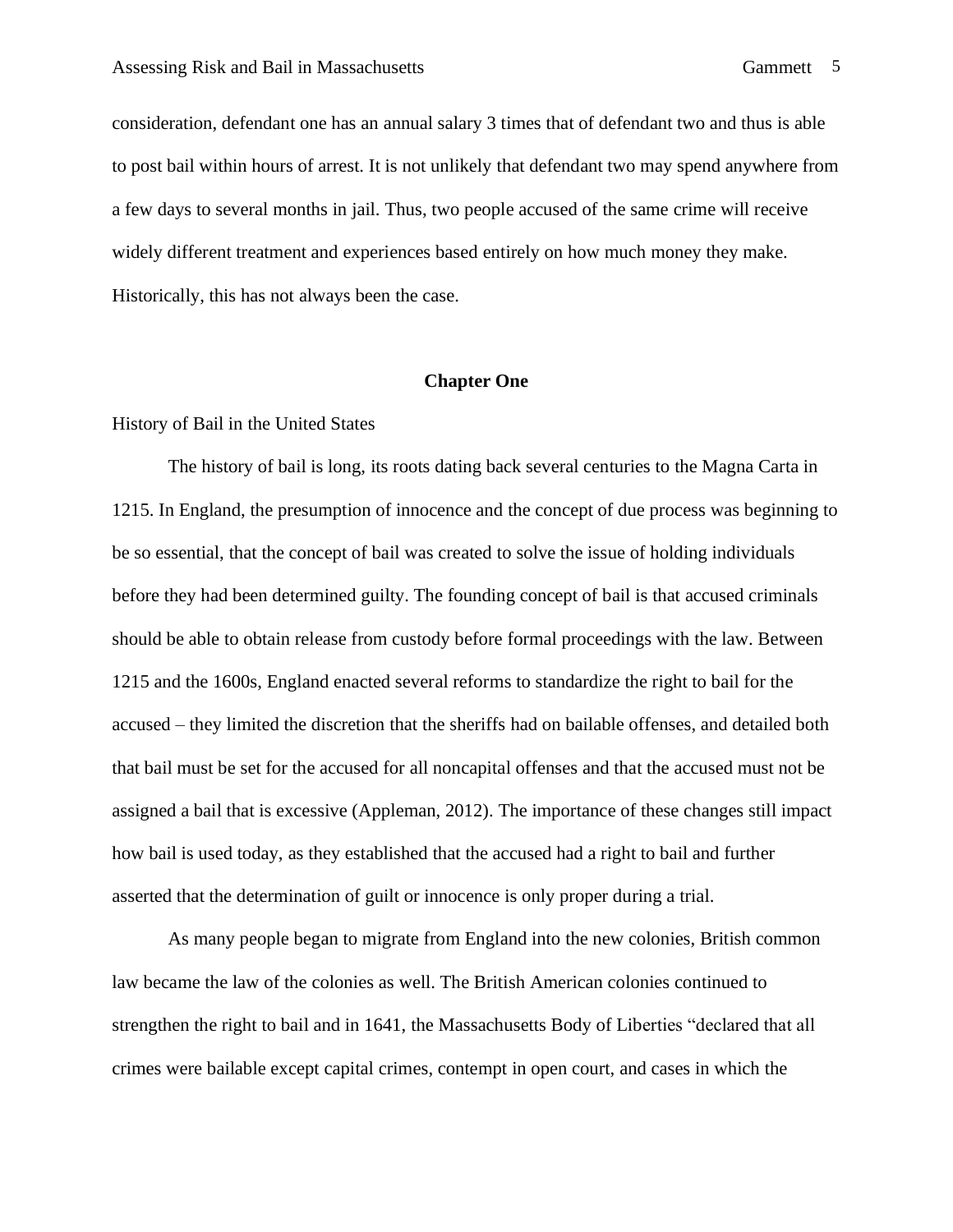legislature expressly denied bail." This still gave a significant amount of discretion to the court, but made progress towards limiting the overuse of pretrial detention through denial of bail. Over the next hundred years, as the colonies slowly became the United States of America, British common law was eventually modified and transformed into the Constitution in 1787. Much of the law concerning bail stayed the same, maintaining that every citizen has a constitutionally protected right to bail. The United States Congress passed the Judiciary Act of 1779, which further clarified that all accused persons should granted bail, except in capital cases where the punishment may be death (Appleman, 2012). At this time, the right to bail was guaranteed and only in extreme cases could this right be denied. To be denied this right was greatly considered a violation of the presumption of innocence (Baughman, 2018).

American law changed little during the early years. Until the twentieth century, very few changes were made to the right to bail – only two major cases affecting bail occurred between the 1770s and the early 1900s. In one case, *Ex parte Milburn* (1835), the Supreme Court affirmed that the purpose of bail is not to determine guilt or prevent future crime, rather it is to ensure the return of the defendant back to court for trial (Scott, 1989). In *Hudson* v. *Parker* (1895), the Supreme Court affirmed that determinations of guilt may only be done by a jury, and defendants may not undergo punishment for a crime until they are determined guilty (*United States* v. *Salerno*, 1986). These cases further asserted that a violation of the right to bail also became a violation of the Due Process Clause of the 5<sup>th</sup> Amendment and the presumption of innocence afforded to citizens in the  $6<sup>th</sup>$  Amendment of the US Constitution (Baughman, 2018). The Constitution and these cases helped to guide how bail was used in the United States up until the early twentieth century.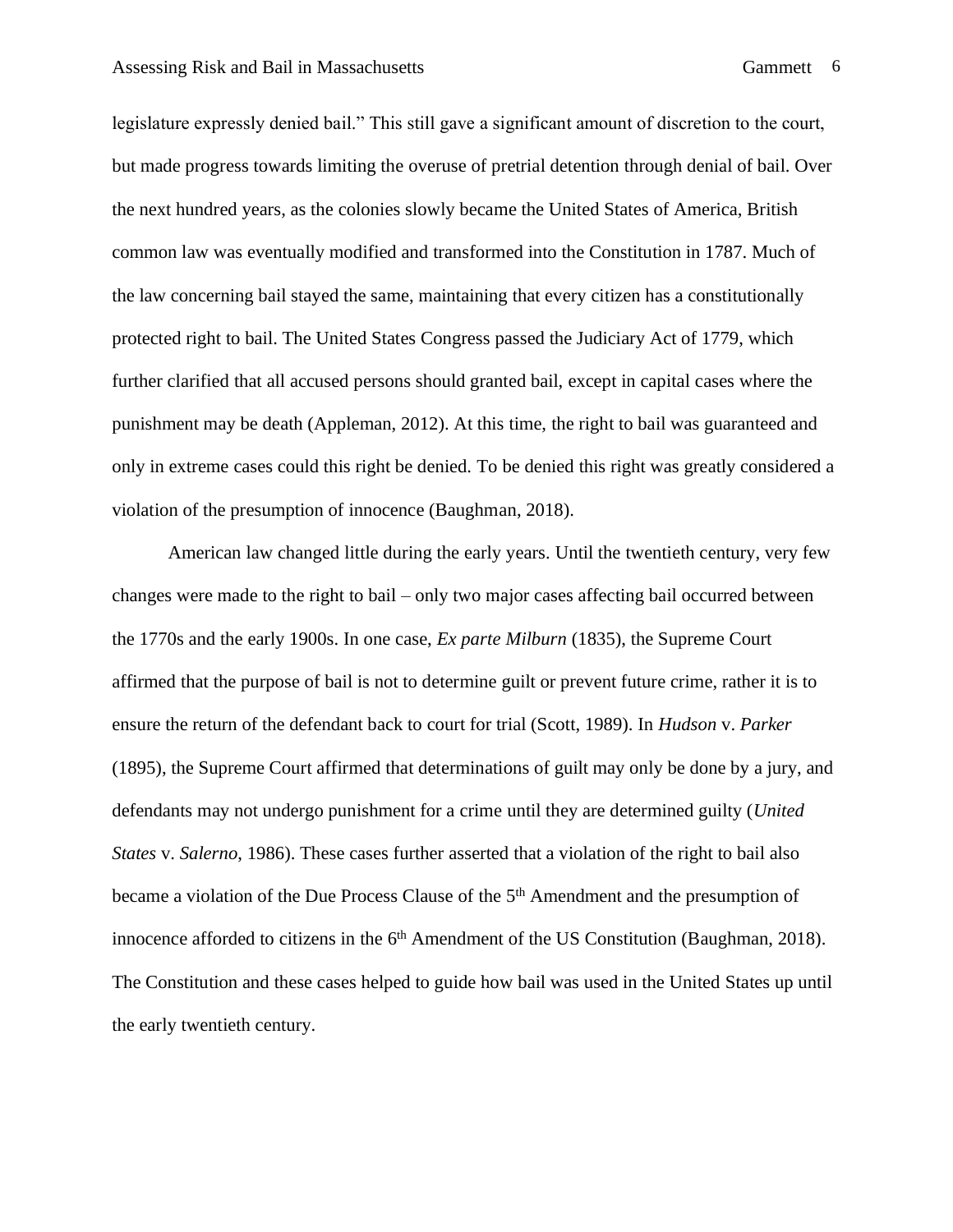Bail usage changed significantly during the 1900s, with three major reforms to bail. These reforms were primarily in response to increasing crime rates and the increase in bail bond use. After reports in 1954 that showed that an increasing number of people held pretrial were low income, leading to a great increase in private and commercial bondsmen, pilot programs like release-on-recognizance (ROR) and other pretrial release methods were created (Neal, 2012). In addition to these programs, which were largely successful, the 1966 and 1984 Bail Reform Acts were enacted as a response to bail issues and rising crime rates, as the community and government alike were becoming increasingly concerned with repeat felony offenders and the safety of the community when dangerous offenders were released pretrial (Neal, 2012). The reform efforts did have some success at lowering the dependence of the criminal justice system on commercial bail bondsmen and addressing society's concerns, but as time passes into the  $21<sup>st</sup>$ century, the reforms seem to have had the opposite effect they were originally intended to make.

In 1944, the Federal Rule of Criminal Procedure 46 changed what the courts could take into account in setting a bail amount. These included "the nature and circumstances of the offense charged, the weight of the evidence against him, the financial ability of the defendant to give bail and the character of the defendant" (18 U.S.C § 3142). The new amendments contradicted several older concepts of bail, including that guilt could not be determined until trial and that noncapital defendants should be granted release before trial (Baughman, 2018). In addition, the 1944 reform also opened the door for judges to begin to take the character of the defendant, a highly subjective determination, into account when determining bail.

Changes to bail continued and sprouted another reform, the Bail Reform Act of 1966. The new reform greatly widened a judge's discretion, stating that although the assumption would still be that defendants charged with noncapital crimes are released, a judge may use their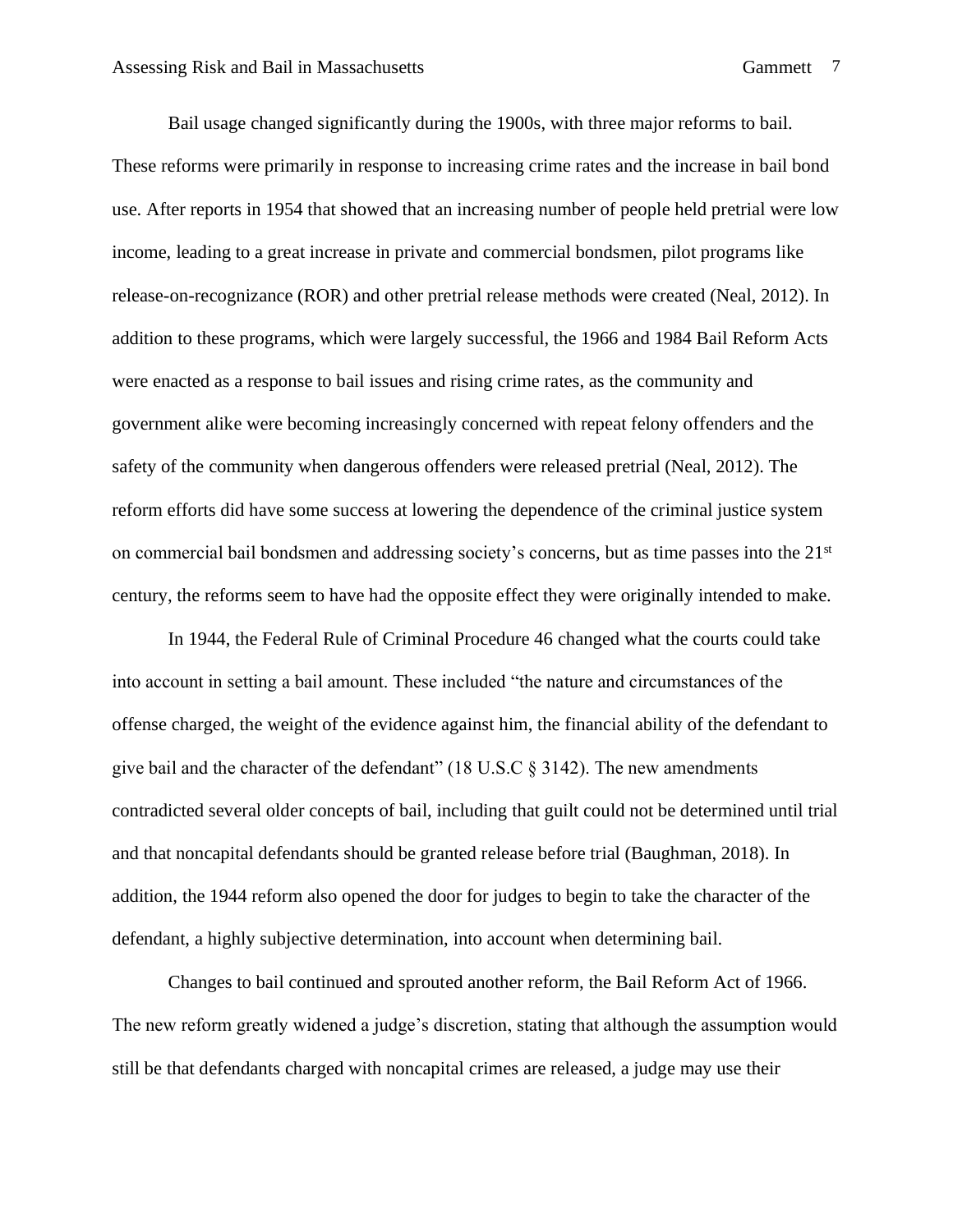discretion to deny bail if they feel that the release would not "reasonably assure the appearance of the person as required" in court (Baughman, 2018, p. 24). To make this decision, judges were allowed to consider a variety of factors, including "the nature of the offense charged, the weight of the evidence against the accused, family ties, employment, financial resources, character and mental condition, the length of residence in the community, his record of convictions, and his record of appearance at court appearances" (Baughman, 2018, p. 24). Perhaps the most concerning of these factors is that judges were now granted the ability to weigh evidence against the defendant during a bail hearing, which historically was solely the job of a jury. Eventually, "the pretrial decision became *whether* to release a person on bail rather than *how* to release the person on bail" (Baughman, 2018, p. 22).

The last major reform was the Bail Reform Act of 1984, and is the current bail system that the United States works under. The main change in the 1984 Act is that it now allowed judges to take into account "the nature and seriousness of the danger to any person or the community that would be posed by the person's release" (Baughman, 2018, p. 25). This change is significant, as it is the first time that judges could determine the "dangerousness" of a defendant in determining bail hearings. In addition, the 1984 Act added categories under which a defendant would be automatically detained, which included crimes of violence, offenses with life terms or death sentences, some drug offenses, repeat felony offenders, and those who pose a serious flight risk or are too dangerous to a witness or jury member (Baughman, 2018). This new reform, in addition to the 1966 Act and the 1944 reform created a long list by which a defendant was now able to be judged before a trial to determine whether they would be granted bail, the effect of which lead to a great increase in pretrial detentions. These reforms greatly undermined the work done in British and early American law, which originally worked in the opposite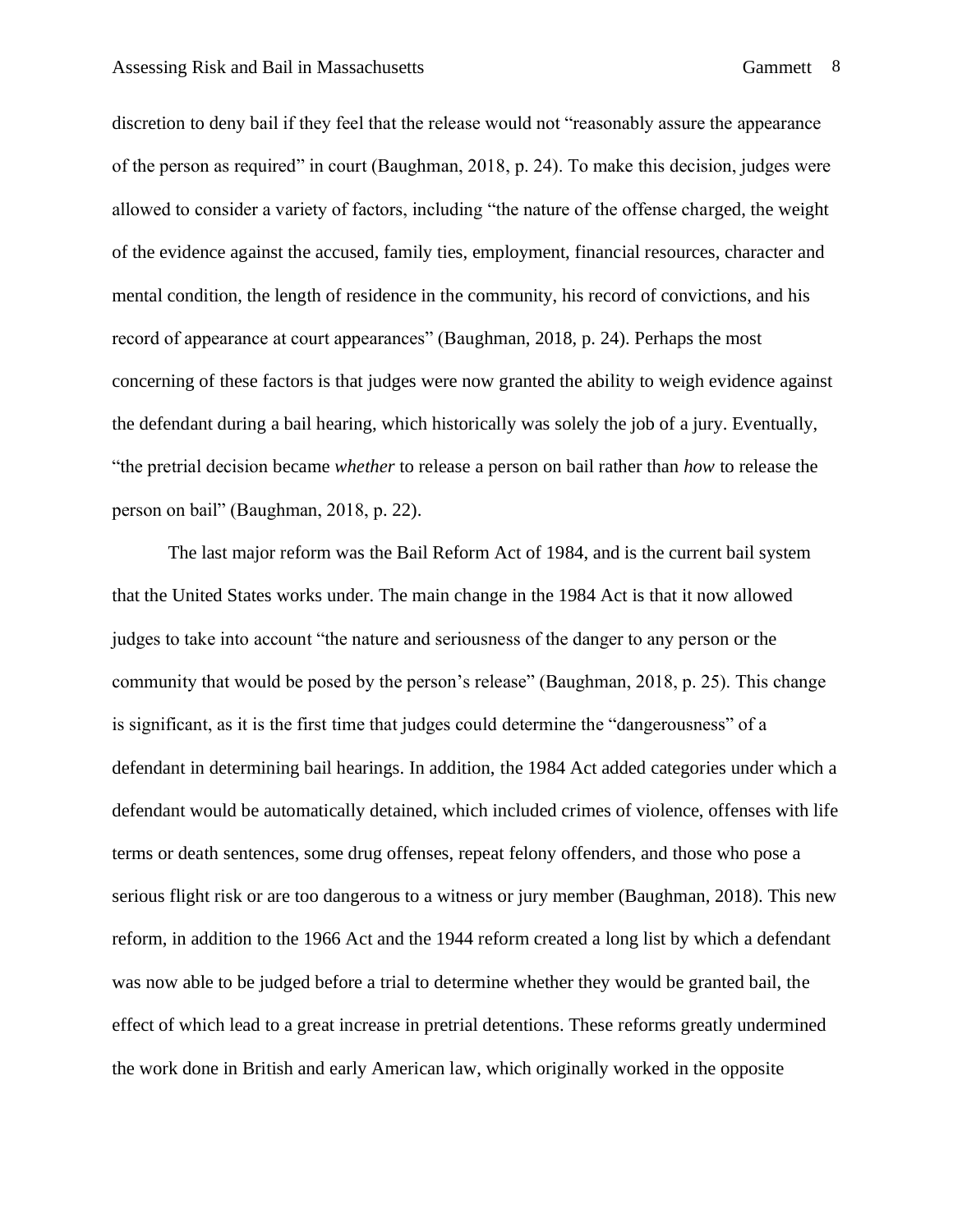direction to establish more laws *granting* bail to defendants. Challenges to this 1984 Act in *United States* v. *Salerno* were defeated on the grounds that "the protection the Act provided did not violate Constitutional rights as long as detention was not applied excessive" (Neal, 2012, p. 6).

Following the Bail Reform Act of 1984, courts must release defendants pretrial under the "least restrictive" conditions which would "reasonably assure the appearance of the person as required and the safety of any other person and the community" (18 U.S.C § 3142, para. 6). A court may only detain a defendant when there are no conditions which would both "reasonably" prevent the defendant from fleeing and maintain the safety of any person or the community. Release on personal recognizance is the expected outcome of a bail hearing, and all other outcomes are the "carefully limited exception" (18 U.S.C. § 3142, para. 6). Despite the law, release on personal recognizance is neither the expected bail outcome for defendants nor the most common bail outcome – cash bail is. Bail use no longer adheres to the strict guidelines set forth in the Bail Reform Act of 1984, as the rates of cash bail use does not constitute a "carefully limited exception" for the outcome of a bail hearing. Understanding the bail hearing is essential to the greater conversation of bail nationwide and in Massachusetts specifically. To consider what would constitute the least restrictive condition under the 1984 Bail Reform Act, it is helpful to know all of the possible outcomes of a bail hearing.

#### Current Bail Issues and Outcomes

According to U.S. Code § 3142, bail hearings have four outcomes: release on personal recognizance or upon execution of an unsecured appearance bond, release on condition/s as determined by the judge, temporary detainment on conditional release or deportation, and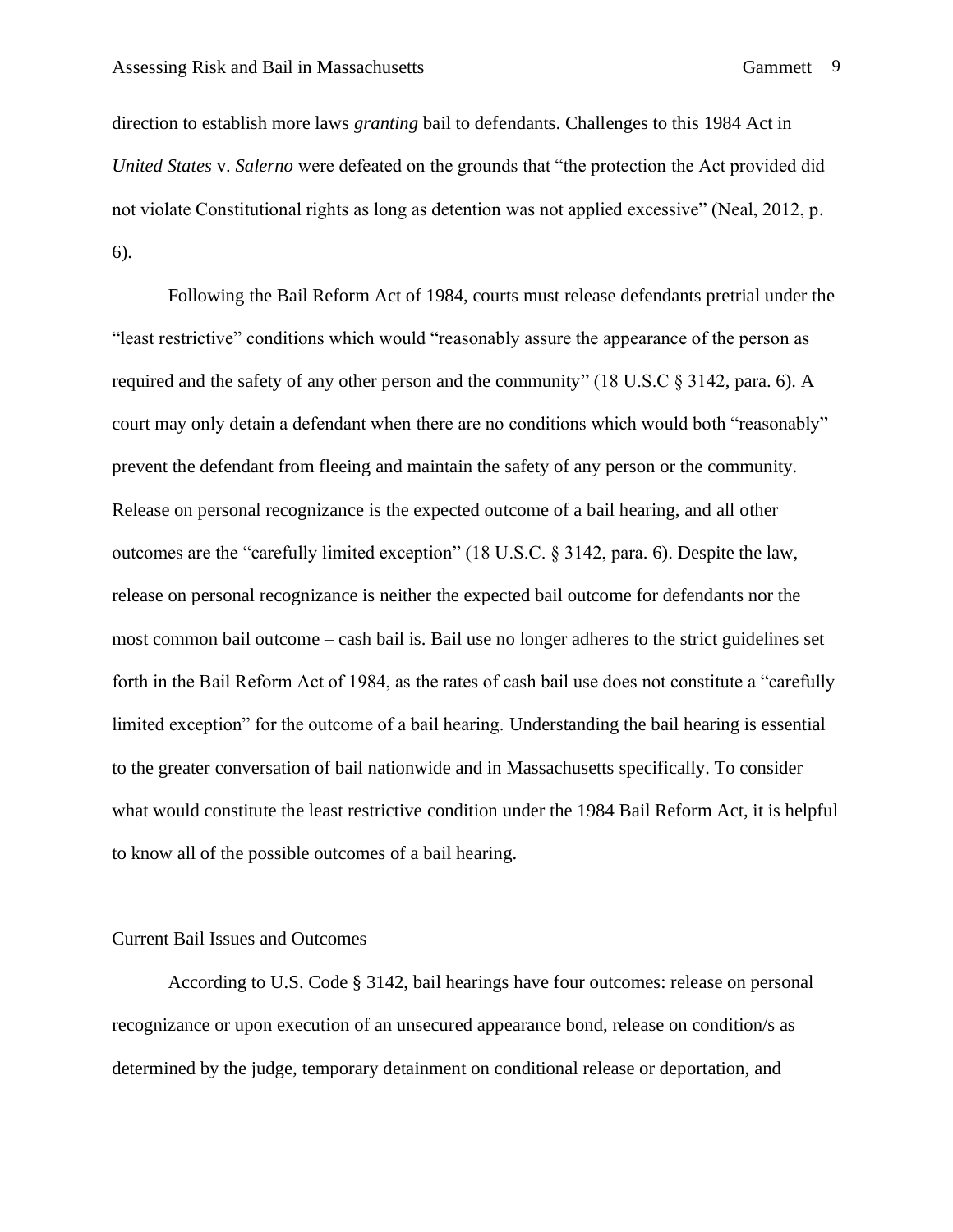detainment. Pretrial detention refers to any situation where the defendant is detained and pretrial release refers to any situation where a defendant is released pretrial – with or without conditions. Release on personal recognizance (ROR) is when the defendant is released from custody with no conditions and told to return to court at a later date. ROR is one of the most common types of pretrial release, and is commonly referred to as "unsecured bail" (Baughman, 2018, p.p. 48). Release on condition/s as determined by the judge includes a few different types of bail: supervised release, conditional release, and surety bail. Release on condition/s is the most common outcome of a bail hearing, however, when judges set conditions for release it is not uncommon for them to combine several different types of conditions (Neal, 2012).

Supervised release is the release of a defendant with an agency which supervises a defendant on release and ensures their appearance at their court date. This method is quickly gaining support as pretrial service agencies are created in jurisdictions nationwide with success rates as high as 90 percent for released defendants return to court (Neal, 2012, p.p. 27). Conditional release permits the release of a defendant on bail, as long as they agree to adhere to a set of conditions imposed by the court. A defendant can be given one or several conditions as a part of their bail, some examples of which include electronic monitoring, home confinement, or diversion programs, which divert individuals into treatment instead of the courts (Baughman, 2018).

Surety bail is when a third-party (either another person or a company) is responsible for a defendant to return to court. Surety includes unsecured bond, deposit bail, property bail, cash bail and commercial bail bonds. In an unsecured bond, the defendant signs a contract assuring their appearance in court, and is only responsible for the bail amount after their failure to appear (FTA). Deposit bail is when the defendant is responsible for a percentage of the bail amount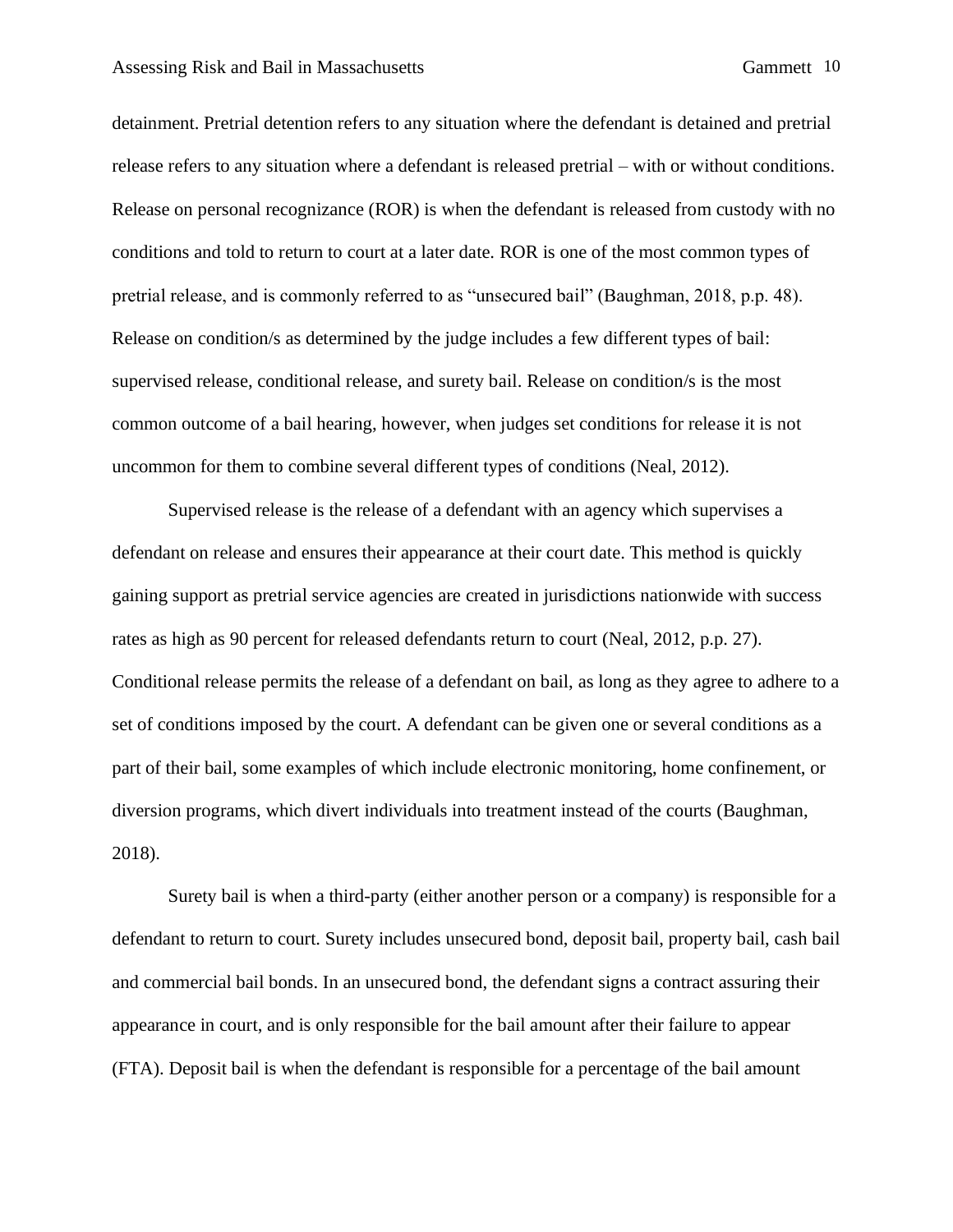directly with the court to obtain release, and the fee is returned following their appearance at a later court date. Property bail is similar, except the defendant uses property instead of money for the same purpose of obtaining their release (Baughman, 2018).

Cash bail and commercial bail bonds are perhaps the most controversial outcomes of a bail hearing. Defendants are responsible for paying the court the full bail amount, which they will get back once they show up for court. However, it is often the case that a defendant or their family is not able to come up with funds to pay the full bail amount. Commercial bail bondsmen ask for a percentage of the bail (usually 10 percent) and assume responsibility to the court for the defendant. The bondsmen keeps the 10 percent as a fee for their services (Baughman, 2018). On the surface, the cash bail system seems to work. However, research has shown that cash bail is no more successful at reducing flight risk, preventing further crime, or ensuring the defendant shows up for court than alternative bail options like pretrial services (Stevenson, 2018). In addition, researchers have found that cash bail disproportionately affects low-income individuals, leading to a higher number of people being detained pretrial simply because of a lack of ability to pay (Gupta et.al., 2016).

Cash bail, along with commercial bail bondsmen and bail schedules, has made possible the denial of the constitutionally protected right to bail for specific groups of people, based on race and/or socioeconomic status. For these reasons, while bail itself has been established as a constitutional right, money-based bail and pretrial detention have gathered a number of constitutional arguments *against* them over the years due to its violation of the Fifth Amendment right to the presumption of innocence, the Sixth Amendment right to counsel and trial by jury, the Eighth Amendment right against excessive bail, the Thirteenth Amendment right to be free from involuntary servitude, and the Fourteenth Amendment right to due process and liberty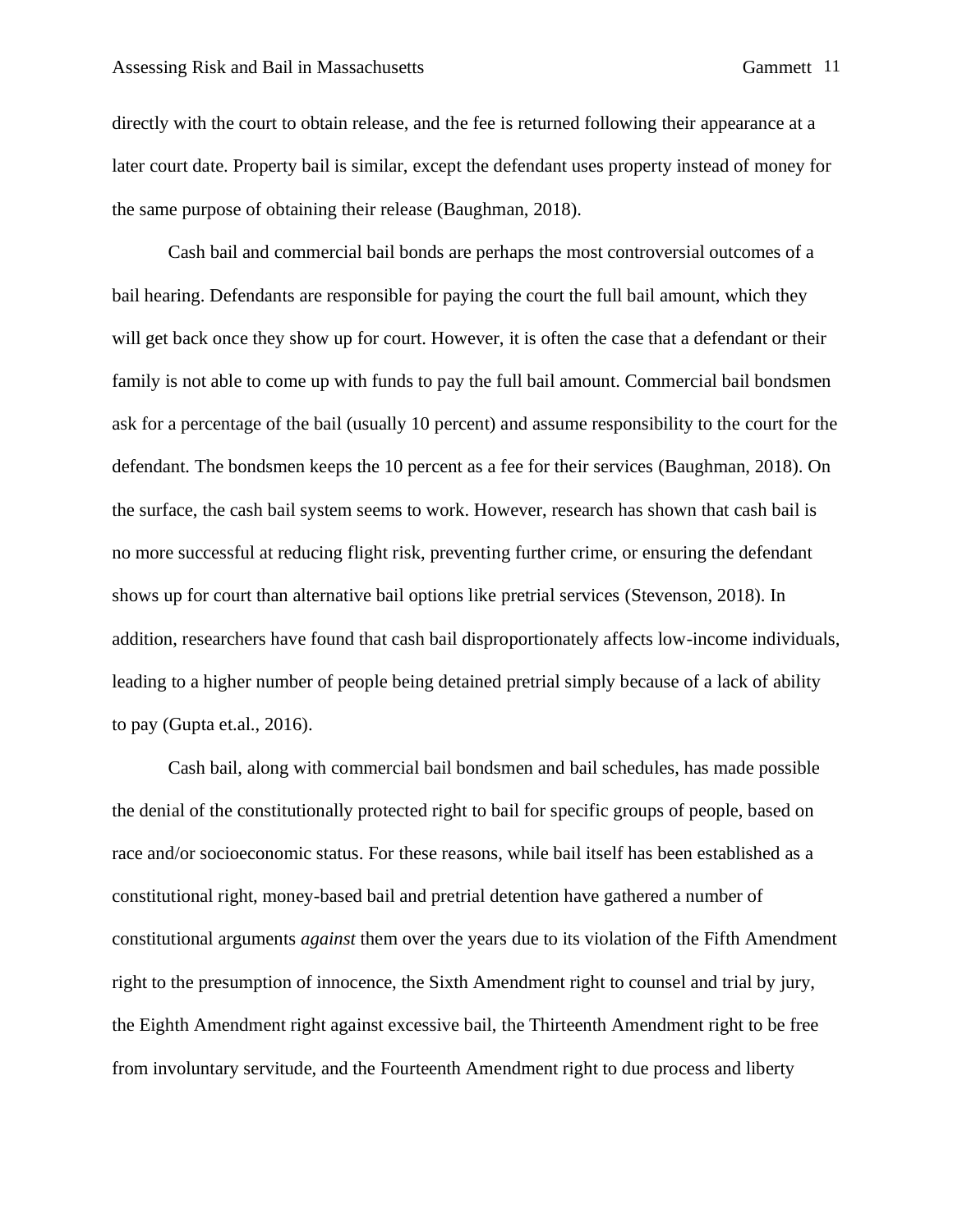(Baughman, 2018). Pretrial detention itself has driven 95 percent of jail population growth since 2000, which costs the United States approximately \$13.6 billion a year (Minton & Zeng, 2015; Wagner & Rabuy, 2017). A leading contributor to the increase in pretrial detention is the use of cash bail (Neal, 2012).

States are heading in several other directions in order to secure a more effective pretrial system. In order to increase the number of defendants being safely released pretrial, experts commonly recommend getting to the source of the problem by reducing arrests with citations and diversion programs (Civil Rights Corps, n.d.). Experts also suggest the introduction of pretrial services as a bail outcome; increased use of ROR, ROR w/ conditions, and unsecured appearance bonds; increased funding for indigent criminal defense in general, and increased presence of counsel during bail hearings specifically (Baughman, 2018; Rabuy & Kopf, 2016; Neal, 2012; Civil Rights Corps, n.d.). These alternatives to cash bail and pretrial detention are equally, if not more, successful than cash bail. For example, a version of pretrial services used in New York – text message reminders to defendants encouraging their court appearances – has reduced failure to appear rates by 26 percent compared to those receiving no messages (Cooke et. al., 2018).

Increased use of risk assessments during bail hearings have also had significant effects on pretrial detention, lowering rates as much as 20 percent in some states (Baughman, 2018; Gregory, 2018). In general, risk assessments that are developed for use in bail hearings typically calculate two specific risks. The first is the likelihood that a defendant will fail to appear in court (FTA) and the second is the risk that the defendant will reoffend while released on bail, or the dangerousness of the defendant (Arnold Ventures, 2016). The assessment will account for a variety of factors that may increase or decrease the likelihood of FTA or recidivism, such as age and previous offenses, and calculate a risk score (Northpointe, 2015). Judges can use a risk score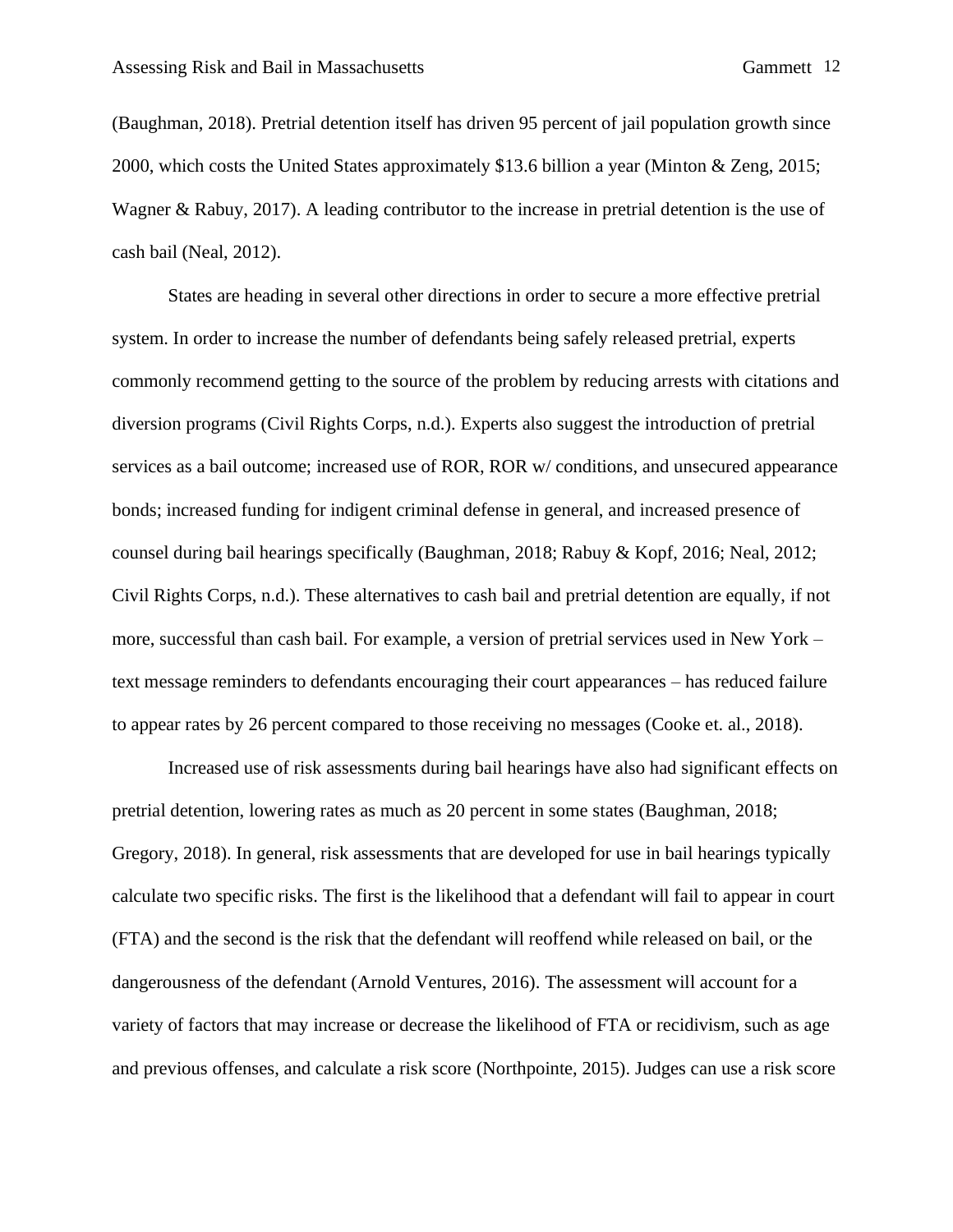to determine if a defendant should be released on their own recognizance, or if other measures need to be taken to ensure public safety and the defendant's appearance in court. There exists a healthy number of publications on the use of risk assessments for bail determinations – some oppose its use due to racial disparities and the unreliability of the assessments to determine FTA or recidivism, others support them because they provide an standardized look at defendants and produce a standard score to determine pretrial release – ultimately lowering the number of people held in jails daily awaiting trial – which may be more fair and accurate than a single judge's discretion (Angwin, Larson, Mattu, & Kirchener, 2016; Ahsan, 2017).

Risk assessments are one of the most controversial parts of a pretrial bail hearing. Several states have moved away from money bail and implemented risk assessments as the new way to determine how to set bail. The majority of states are using risk assessments in conjunction with money bail, with the primary bail decision being made based on the assessment score. California, although not the first to use risk assessments, is the first state to rely almost entirely on the use of an assessment after they abolished cash bail completely in late 2018 following an appellate court decision that declared its use unconstitutional (Romo, 2018). Little can be said at this time on the effectiveness of this approach, as the new law does not officially go into effect until October of 2019. The movement is not new, however, and discussions about Massachusetts moving away from a cash-based system and towards a risk-based system have occurred regularly in the past five years. A bill titled "An Act reforming pretrial process," was discussed in the House in 2015 (H. 1584) and more recently amended and refiled in 2017 (H. 3120). The bill has yet to be signed into law, but proposes many changes to the pretrial system in Massachusetts. Among these is a requirement for Massachusetts to use risk assessments for bail determinations.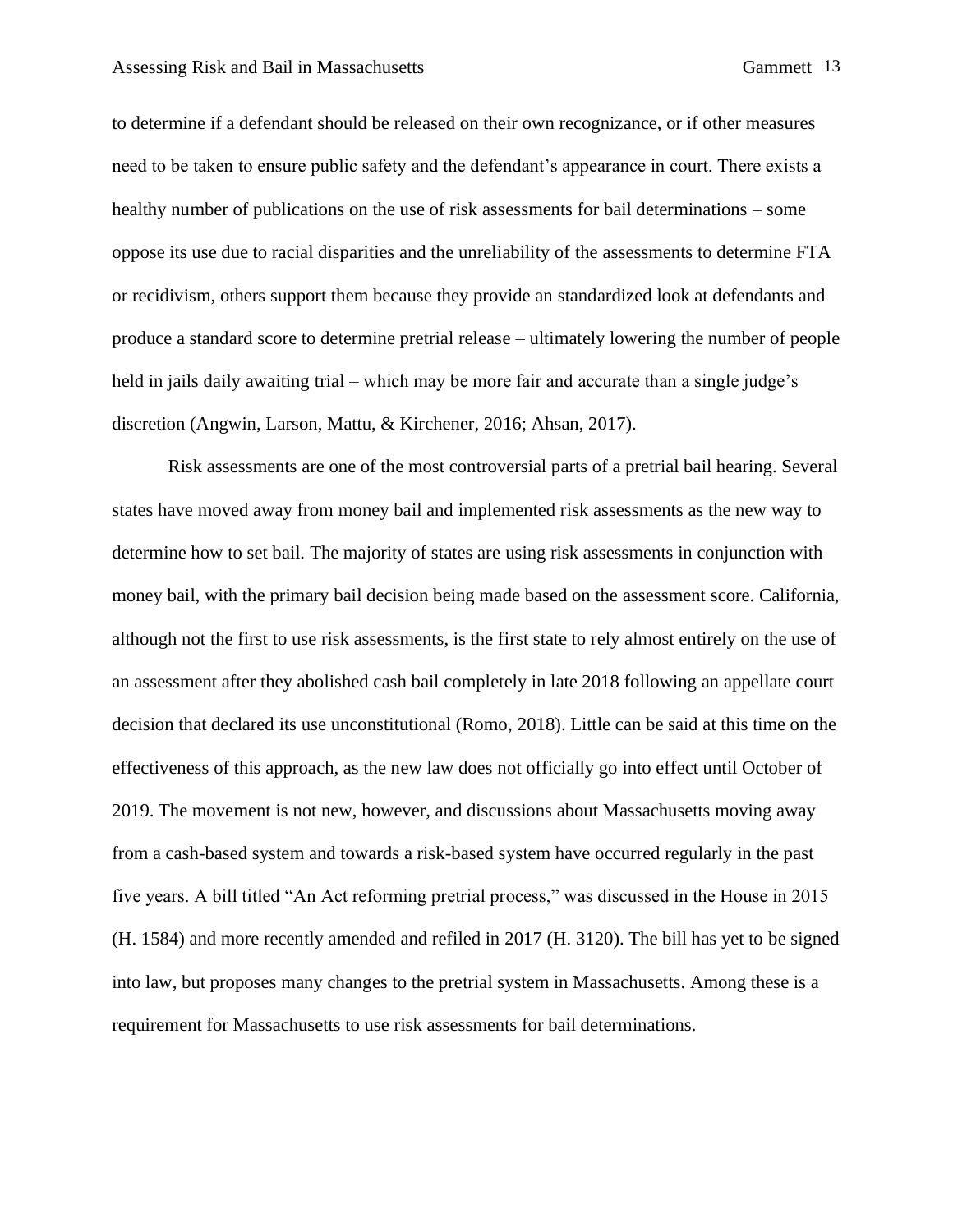While many states have begun to rely on risk assessment scores to determine bail outcomes, it is important to note that judicial discretion also plays a large part in the bail decision. The judge eventually has the final say in a bail outcome, regardless of a risk assessment score or recommendation from an expert. It is also the responsibility of the judge to determine what a risk assessment score means in the context of the defendant's situation, and to respond accordingly. Judicial discretion is a vital failsafe for risk assessments since the judge is able to override potentially inaccurate risk scores and may decide to be more lenient on a particular defendant who shows that they are trying to change or improve on their situation. That being said, it remains a prominent concern that the fate of a defendant ultimately lies in the hands of a single person, who, while well trained, will likely be influenced by their own biases and life experiences when making their bail decisions.

Despite bail reform efforts and research dating back into the 1950s, very little has actually changed in the bail process on a national level. However, California is just one among several states across the nation who have become increasingly concerned with their use of bail and have started to largely overhaul their bail systems. These states include New York, New Jersey, Illinois, and Kentucky, among others. Massachusetts joined this list when bail reform was included as part of the Criminal Justice Reform Bill, passed in April of 2018. This reform followed *Brangan v. Commonwealth* in 2017, a case in which the Supreme Judicial Court of Massachusetts held that "judges must issue findings of fact when setting unaffordable bail for indigent defendants" (131 Harv. L. Rev. 1497). Under the bill, judges are now required to "take into account the person's financial resources" (Bill No. 2371, 2016, §166) before setting a monetary bail amount. defendants about their ability to afford bail before setting a monetary bail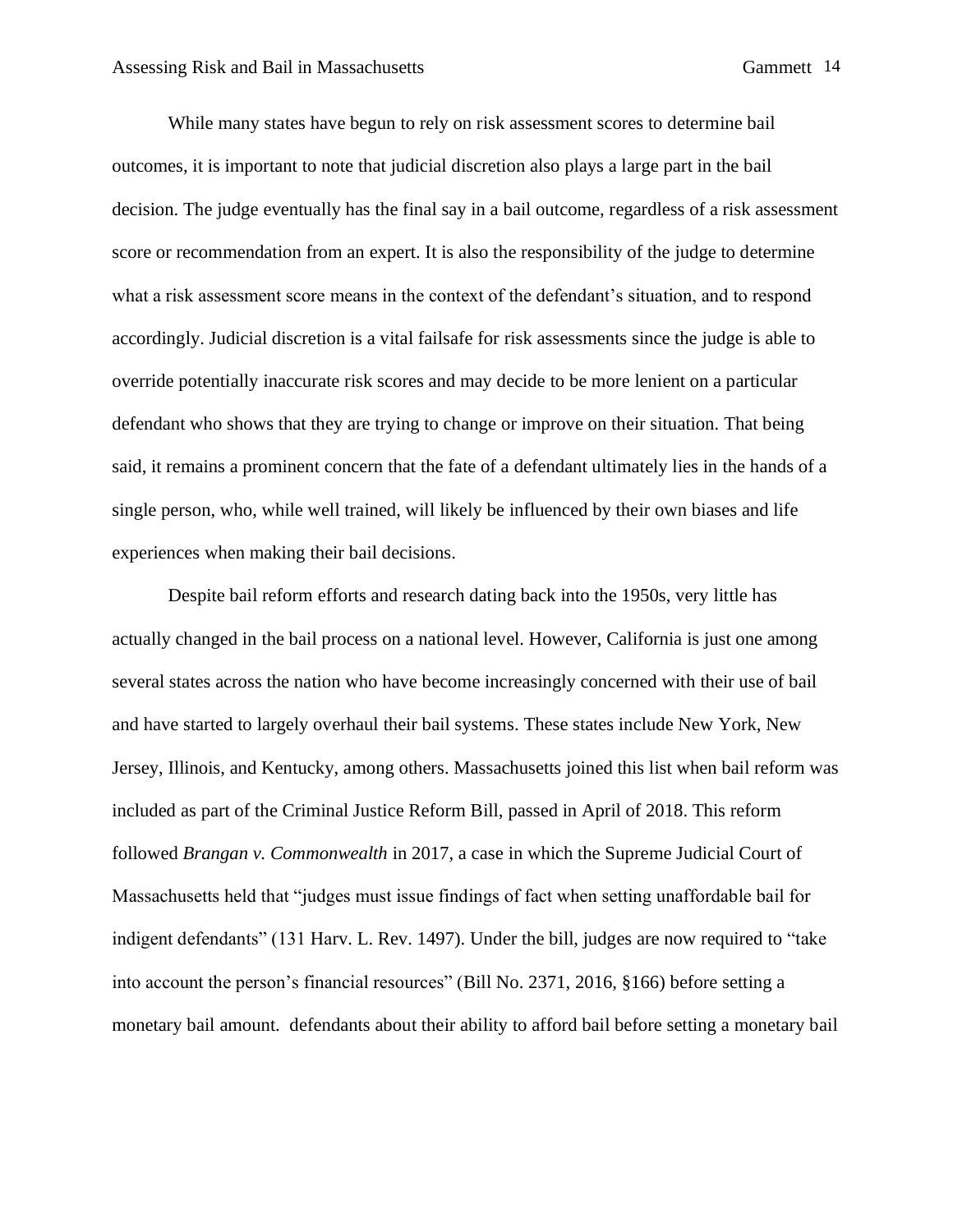amount. This new model of determining bail in Massachusetts will be referred to as the "affordability model."

#### **Chapter Two**

The State of Jails and Bail Reform Nationwide

Across the nation, jail populations are overflowing with inmates. Over the course of a year, there will be 10.3 jail admissions – an estimated 6 million of which are admissions of new, unique offenders (Sawyer & Wagner, 2019). In 2016, approximately 740,000 inmates were held in county and city jails in the United States, with an average daily amount of 612,000 individuals held in jails for local authorities (Zeng, 2018). A massive 462,000 of those held for local authorities (76%) are pretrial detainees who have not been convicted (Sawyer & Wagner, 2019). The large number of individuals held on pretrial detention is one contributor to the larger issue of mass incarceration, and is a major motivation behind bail reform in the United States.

Bail reform has been approached using a variety of methods in the United States. Some states have eliminated cash bail entirely, or are currently working to eliminate or reduce its use. Other states have implemented or increased the use of risk assessments and pretrial services, either to replace or reduce the use of cash bail. A few states have combined different methods or created a new one entirely. For example, in Massachusetts, the affordability model is used to reduce the state's reliance on money bail for pretrial release and to aid judges in making an informed decision on the best use of bail for a defendant. There are multiple constituencies currently advocating and pushing for bail reform across the United States. Some of the most notable include the American Bar Association, Civil Rights Corps, the ACLU, the National Association of Pretrial Service Agencies, and the Pretrial Justice Institute.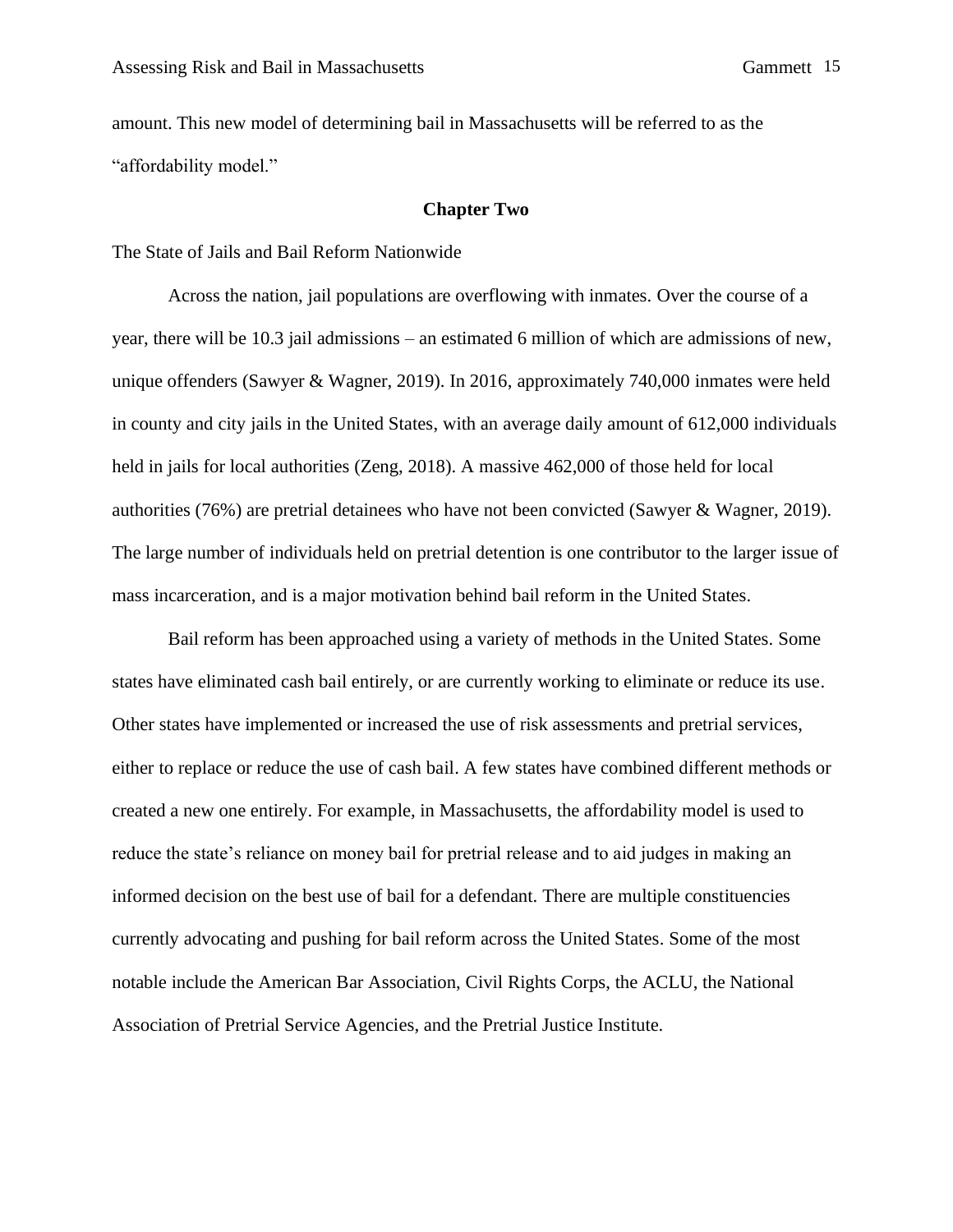## Different Directions in Bail Reform

Bail reform has slowly gained traction over the years and there have been several solutions offered to solve the bail question. Few of the issues have gained enough support for policy change, however the more attention on bail the more change we can see. The elimination of cash bail and the use of risk assessments at bail hearings to aid in bail decisions are two of the most popular directions in bail reform so far, as they target the largest issues that bail research has found. Advocates of bail reform also support alternative methods which can be used in place of cash bail or risk assessment, which include limiting pretrial detention overall, which can be made further possibly by requiring the use of least restrictive conditions before bail is utilized, introducing a rigorous pretrial detention process, expediting pretrial release, and eliminating pretrial fees. Some states have also introduced programs that combine various bail reform efforts to best fit their needs, such as the affordability model in Massachusetts. In addition to these issues, smaller issues that will likely impact bail practices include prohibiting shackling of arrestees during bail hearings (unless findings of imminent danger exist), delaying bench warrants, and investing in community-based programs to reduce the likelihood of an arrest in the first place.

#### *The Elimination of Cash Bail & Bail Schedules*

A major reform to reduce the number of defendants held on pretrial detention has been the elimination of cash bail and bail schedules. Cash bail is not a new concept, and its use has been steadily growing since the early 1900's. In fact, the 1944, 1966, and 1984 Bail Reform Acts were each developed at least in part due to a rising concern over an increasing reliance on the bail bond industry and cash bail in general (Baughman, 2018). The purpose of bail historically has been to obtain release pretrial, and the use of cash bail is just one of the means by which a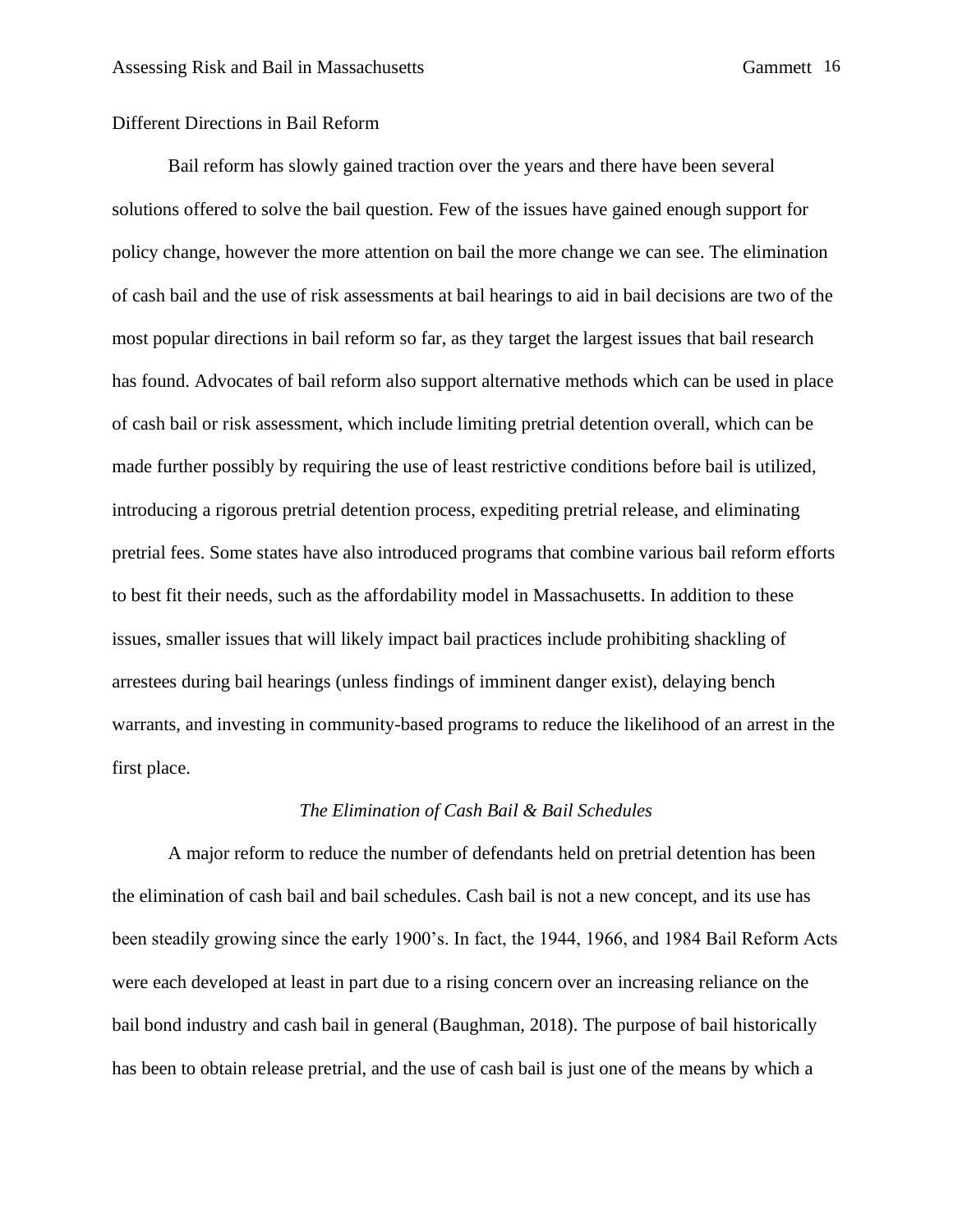defendant may be able to do so. Specifically, cash bail is used to increase the likelihood that a defendant will appear for subsequent court hearings after release. However, cash bail more commonly leads to defendants being held pretrial due to a lack of ability to pay their bail amounts (Baughman, 2018). Setting a condition of bail based on financial resources leads to a disparity between defendants who are able to obtain release and defendants who are held pretrial that is based entirely on their or their family's income (Baughman, 2018). In addition, cash bail impacts minority populations at a higher percentage, as minorities are also impacted by poverty at higher rates (Neal, 2012). Even bail amounts of \$1,000 – of which a ten percent deposit (\$100) can be paid to a bail bondsmen – is unaffordable for some defendants (Neal, 2012). Race and class disparities is one of the most commonly referenced reason for the abolishment of cash bail.

Another common reason for the abolishment of cash bail is that it is no more successful at increasing community safety than other, less restrictive options for bail (Neal, 2012). Cash bail has been shown to cause more damage to the defendant and their family than it does protect the community from dangerous individuals (Neal, 2012). This is in part due to the lack of a formal system for judges to set cash bail amounts and the use of cash bail as a method of detaining individuals when there is not enough to support a denial of cash bail (Baughman, 2018). In addition, while the intention of setting a cash bail amount is also to increases reappearance in court, evidence shows that it still performs worse than other forms of pretrial outcomes like pretrial services (Baughman, 2018). The disparities in cash bail use and the increased amount of defendants held pretrial as a result of cash bail, have led to several constitutional arguments against the use of cash bail.

Most often, bail amounts are set by a judge. However, in some jurisdictions, including a few in Massachusetts, police officers or bail magistrates may set bail based on a bail schedule. A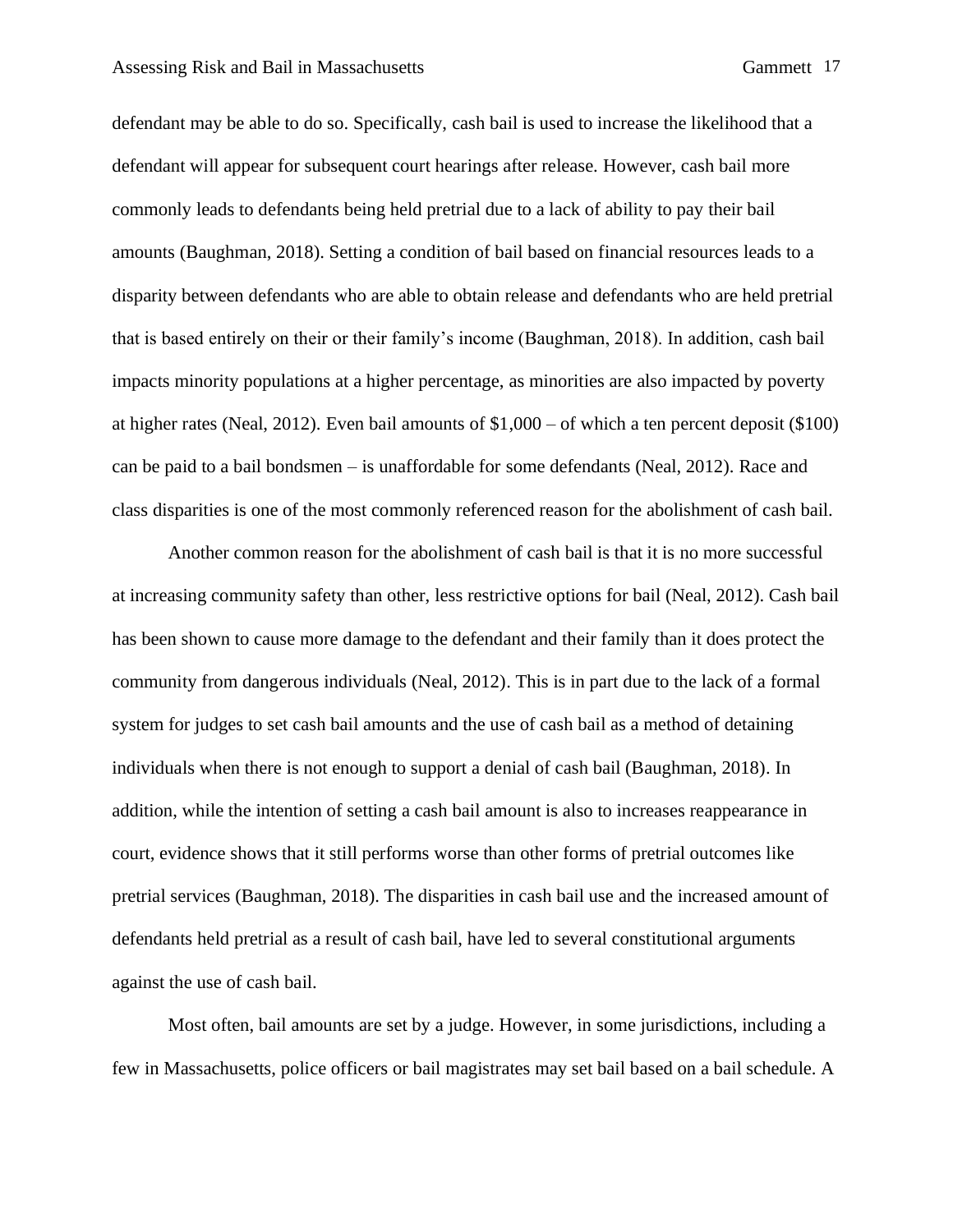#### Assessing Risk and Bail in Massachusetts Gammett 18

bail schedule is a list of predetermined bail amounts based on the type of charge, and typically only include misdemeanors with bail amounts as high as \$2,500 (Baughman, 2018). Some jurisdictions also include a few felonies, but it is rare as it is much more difficult to decide a set amount for bail for those charged with felonies since it typically involves questioning the dangerousness of the defendant. Bail schedules have been supported as they allow for those charged with relatively minor crimes to be released faster, as they do not have to wait for a court hearing. Some defendants are able to be released on bail just hours after their arrest. This also helps to relieve some of the pressure of bail hearings on the court.

While bail schedules seem like a valid method to increase pretrial release, they actually lead to an increased rate of pretrial detention as the use of cash bail becomes a uniform system to default to in order to set bail, even in cases where the defendant may have been released on their own recognizance or on other non-monetary conditions had they appeared before a judge (Baughman, 2018). Bail schedules are also a violation of the Due Process Clause and presumption of innocence under the Fourteenth Amendment, as they do not allow for a defendant to appear before a judge for an individualized assessment. It can also be argued that schedules violate the Excessive Bail under the Eight Amendment as the predetermined bail amount may be too high for a defendant to afford. Bail schedules result in the punishment of a defendant based solely on their arrest (Baughman, 2018).

The detention of a defendant pretrial must be justified by the law. The argument for the use of cash bail is that is allows a defendant to obtain release pretrial while still providing assurance to the court that the defendant will reappear. However, while cash bail does allow for the release of some defendants pretrial, it also results in the detention of many other defendants for no other reason than their inability to pay bail. There is no legal reason for these individuals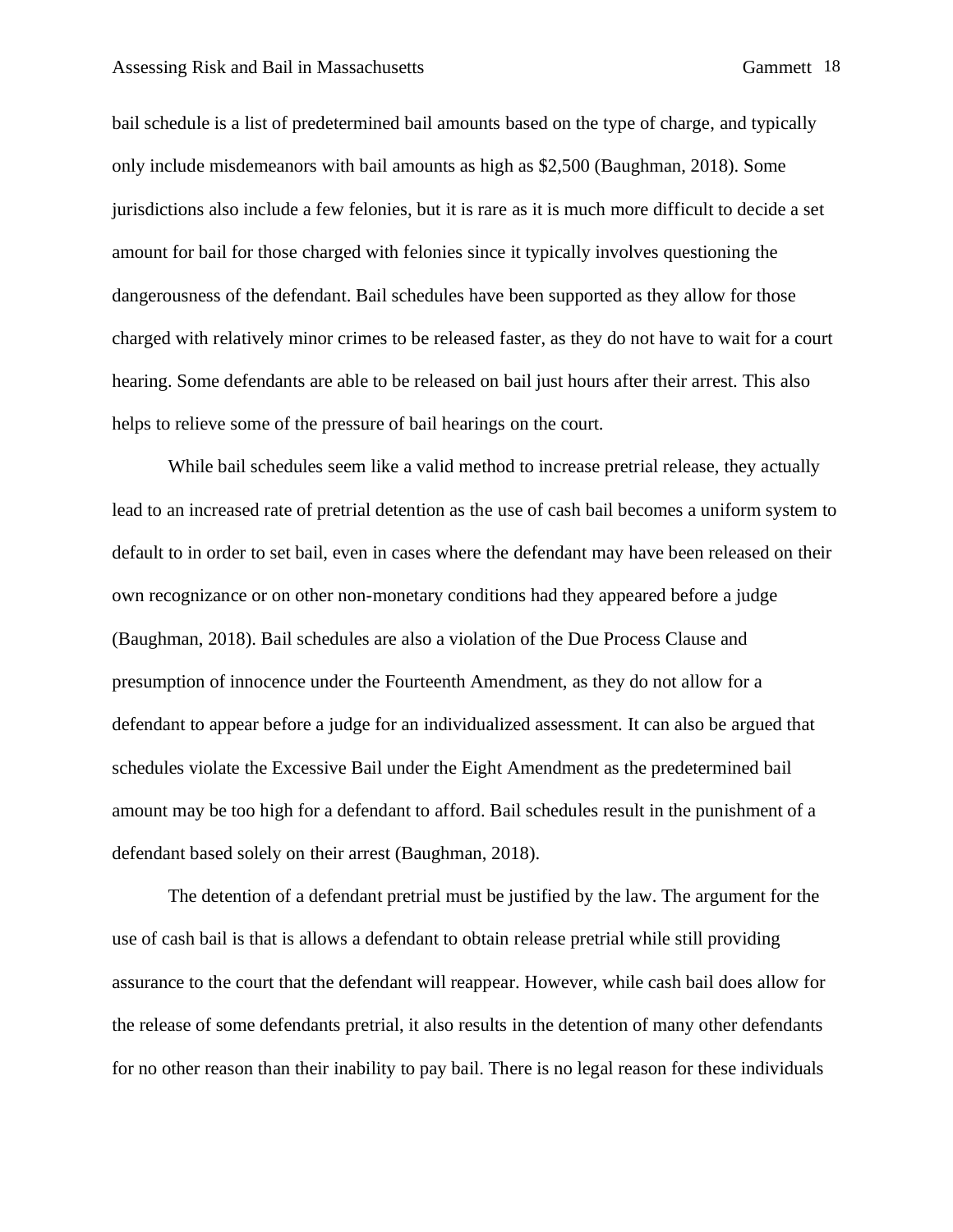to be detained pretrial, and as a result several of their constitutional rights are violated. The result becomes that defendants are now "routinely denied the presumption of innocence and instead suffer a presumption of punishment" (Baughman, 2018, p. 36) as a result of cash bail. Many have argued in the court that the use of cash bail and pretrial detention as a result is unconstitutional, but few have been successful.

The proposed arguments include that the right to bail is fundamental to liberty, and depriving a person of that liberty through a long or unjustified pretrial detention is a violation of the Fourteenth Amendment (Herman, 1988, p. 174). In addition, the presumption of innocence and due process under the Fifth Amendment are violated when an individual is held pretrial on an unaffordable bail amount without a formal determination of guilt by the court (Baughman, 2018). Cash bail can also be argued as a violation of the Excessive Bail clause under the Eight Amendment, as excessive bail is defined as bail that is beyond the defendant's means and bail that is greater than necessary to achieve the desired purpose of bail (Galen v. City of Los Angeles, 2007; United States v. Polouizzi, 2010). The Court has failed thus far to define "excessive" in the context of the Eight Amendment. Each of these arguments have been rejected by the court over the years, but are still commonly used in cases as arguments against pretrial detention today. Many are slowly gaining in success as they go further in the court system. One of the most successful arguments against pretrial detention thus far was in *McGarry v. Pallito*  (2012), where the Supreme Court determined that McGarry's Thirteenth Amendment right to be free from involuntary servitude was violated. Those in jail are often required to work long hours with minimal pay, and the Supreme Court determined that the work conditions McGarry was subjected to and because he was threatened both verbally and physically by staff to force him to work, his rights from involuntary servitude was violated.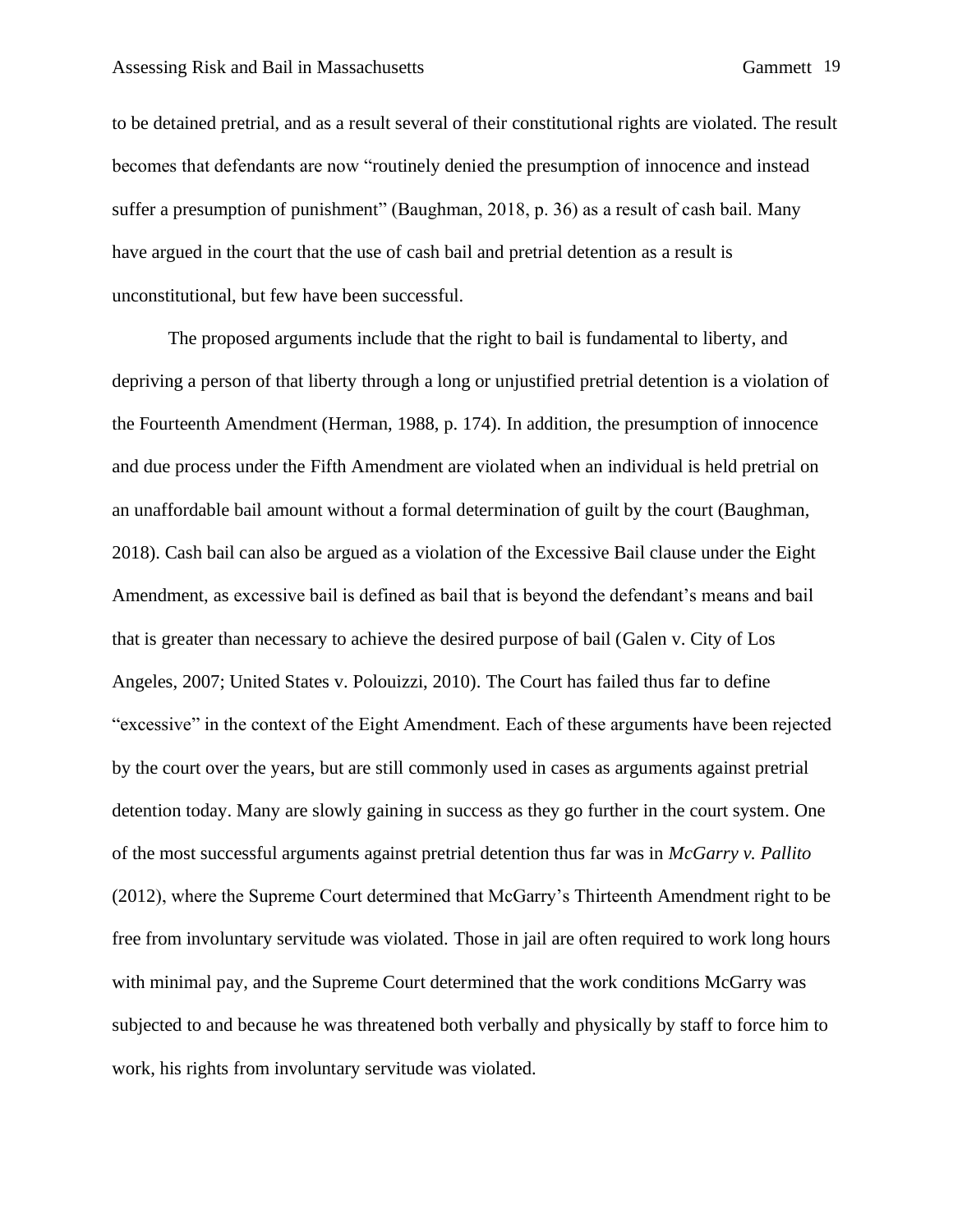These arguments may have been minimally successful in the Courts, but they have been successful outside of them. Several states – Massachusetts, New Jersey, Colorado, Virginia, Alaska, and others – have begun to limit their use of cash bail in favor of other bail outcomes. While many states are moving towards abolishment, California is the only states so far which has completely abolished the use of cash bail. The new law, going into effect in October of 2019, has faced harsh criticism from many of the contingencies who had supported previous versions of the bill as the new bill no longer included an alternative system by which bail decisions would be made. Essentially, California decided to overhaul one system without setting up the foundation to build a new one, and the contingencies are concerned that this lack of a system will lead to worse outcomes than cash bail. While these contingencies are not fighting to reinstate cash bail, they are fighting for the use of an alternative system for when the law goes into effect. In addition, the bail bond industry is also strongly opposed to the new law, and are actively fighting it. This is unsurprising, as those in the bail bond industry have a financial motivation to support the continued use of cash bail.

#### *The Use of Pretrial Risk Assessments*

Pretrial Risk Assessments (PRAs) have existed in federal district courts since the passage of the Pretrial Service Act of 1982. Although they are not new, PRAs have grown exponentially in recent years. Risk assessment use in general has been a highly controversial topic since they were first introduced, and many experts have focused on the possible consequences of its use for bail determinations. Some experts argue for its use in bail determinations as it provides a standardized method for judges to make bail decisions. One the opposite end, there are four primary concerns of those who oppose the use of PRAs.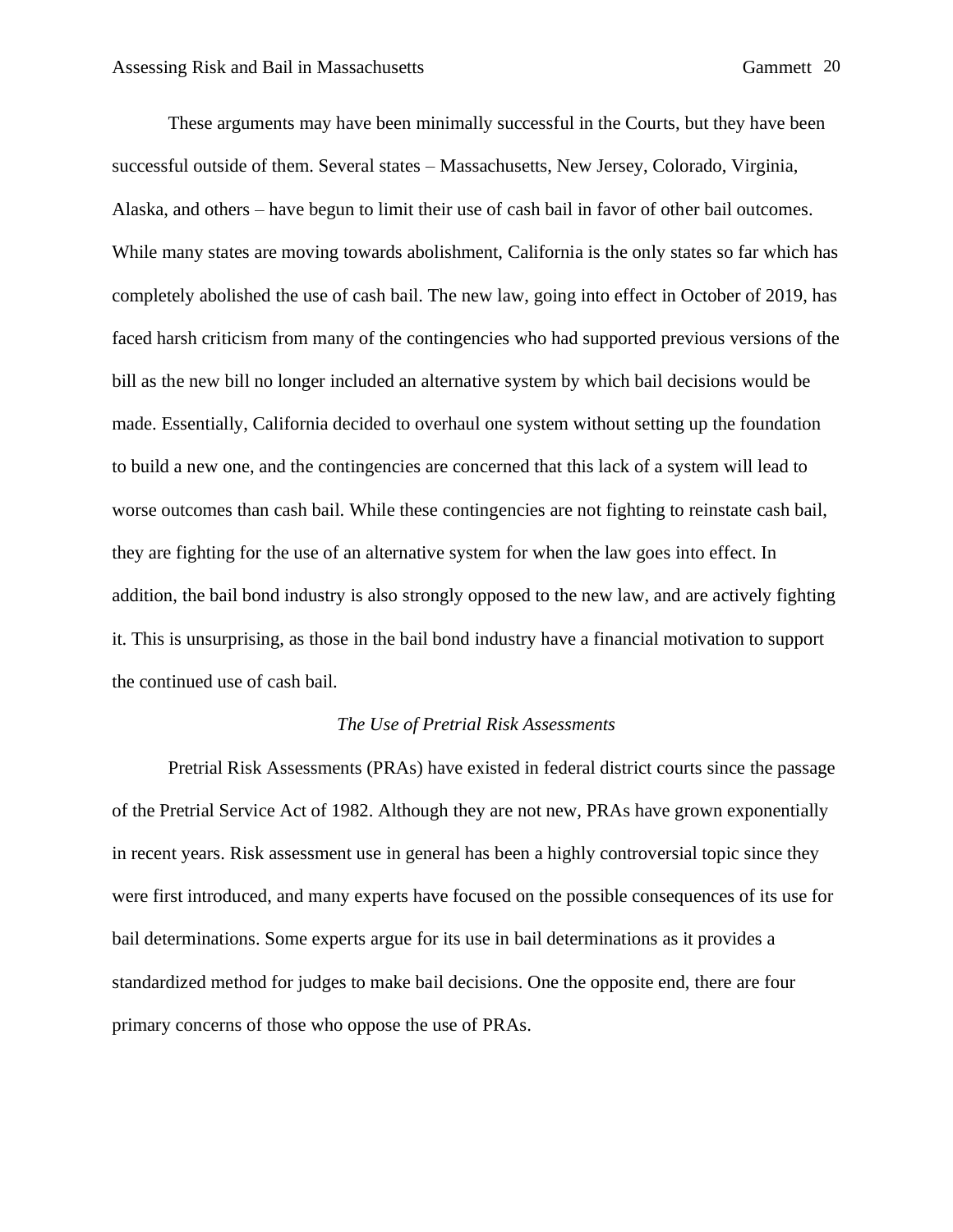The most common of these concerns is the risk of race and other biases, essentially it is the classic argument that algorithms will fall short – algorithms calculate a risk score based on the data put into it, but if the data is already biased then the algorithm is likely to produce a biased result (Eckhouse, Lum, Conti-Cook, & Cinccolini, 2018; Jones, 2013). Another argument is that laws are created in specific jurisdictions and individual societies, therefore no risk assessment can function on a national level (Baughman, 2018). In addition, in the jurisdictions that are using algorithms, some argue that judges are not relying on risk assessments that have been critically evaluated and properly implemented (Mayson, 2018). Finally, the last concern is that algorithms cannot effectively process the complexity of human action, as there are too many factors involved to process in a singular assessment (Baughman, 2018).

The experts are rightfully concerned, as algorithms can output biased or useless results. However, research shows that racial inequalities in PRAs lies "neither in the input data, nor in a particular algorithm, nor in algorithmic methodology. The deep problem is the nature of prediction itself" (Mayson, 2018, p. 1). This directly refutes the argument the PRA itself is responsible for biased decision making during bail hearing and that the bias is a result of the inputted data. Rather, the simple method of using past actions as a predictive value for future actions will inevitably lead to some inaccuracies and bias in the result (Mayson, 2018). Due to the possibility that biased information can go into a risk assessment, it is absolutely essential that the factors used to determine the risk are based on an objective assessment, rather than subjective assessment, as subjective risk prediction is particularly vulnerable to implicit and explicit bias (Mayson, 2018).

Objective factors for a risk assessment include most factors which are fact – they cannot be influenced by opinion. This includes factors such as history of flight and past criminal activity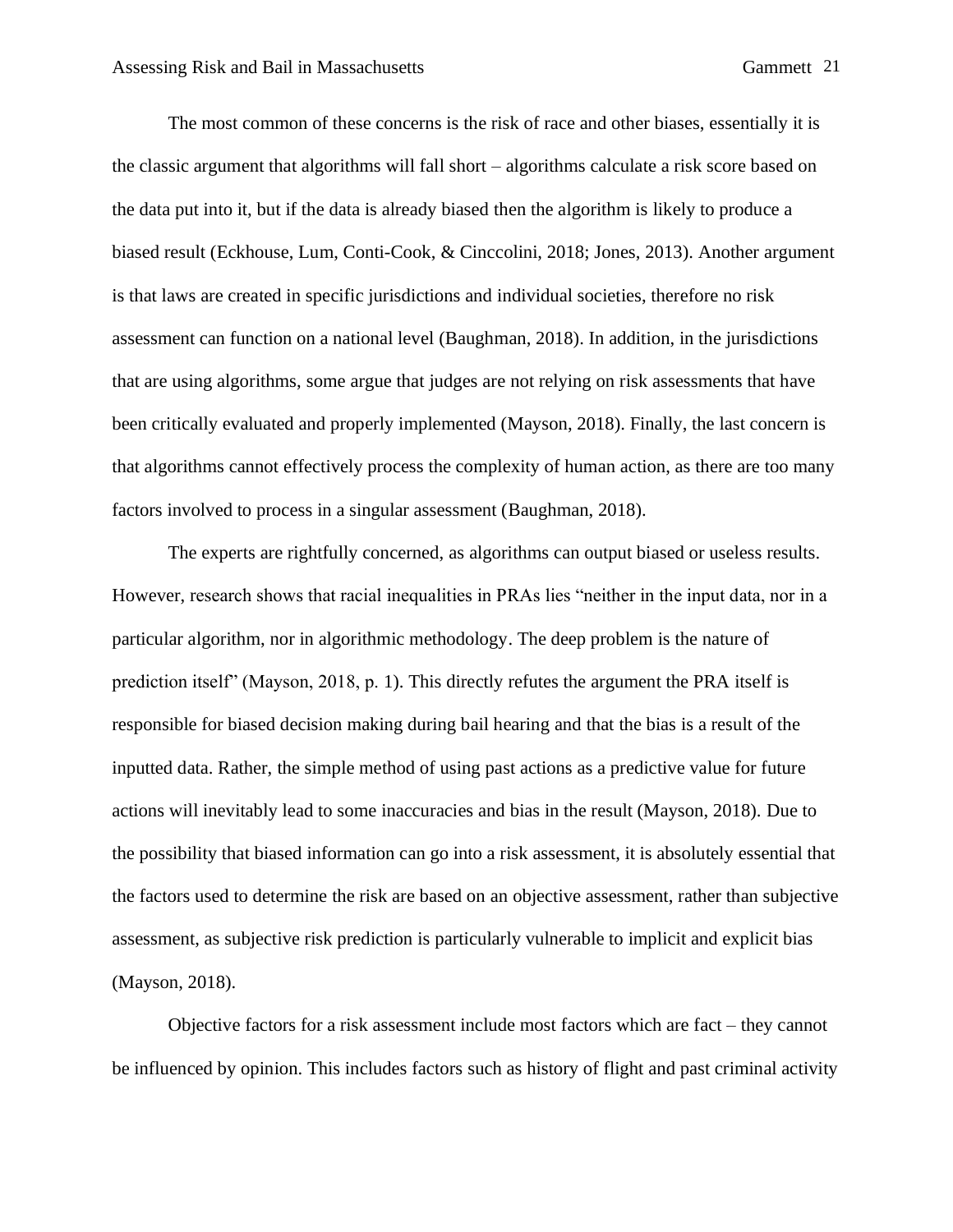and convictions, age, marriage status, address, and property or phone owner, among others. Considering the current criminal charge and previous convictions has been shown to be predictive of future crime, even having an active status in the criminal justice system can be predictive of rearrest if the defendant is released (Baughman, 2018, p. 69; Baradaran & McIntyre, 2012). The most predictive factor in PRAs overall is past criminal activity, especially if they are violent when dangerousness is the main consideration (Baughman, 2018, p. 69; Baradaran & McIntire, 2012). Other risk assessment factors that have been consistently validated by multiple studies include prior failure-to-appear (or flight risk), the present charge being a felony, having another pending case, being unemployed, and having a history of drug abuse (Neal, 2012).

Subjective assessments are extremely common in the United States. In states that do not have a formal risk assessment, the entire bail decision is based on a subjective assessment of the defendant's risk (Baughman, 2018). Some factors that may be included in a subjective assessment are the defendant's finances, character or reputation, gang affiliation, general attitude in or out of court, and family situation. Since these factors are not based in fact and are not used in valid risk assessments, they are highly susceptible to bias. Subjective assessments also include judicial discretion and intuition, which are commonly used during the majority of bail hearings across the United States. Some subjective factors which have been supported by research for use in PRAs include active community supervision at time of arrest, community ties, residence stability, and caregiver responsibilities (Neal, 2012).

Having some subjective factors considered during a bail hearing is unavoidable. Even still, it is necessary to reduce the presence of subjective factors and intuition to a minimum to increase the accuracy of risk predictions (Baughman, 2018). Since no jurisdiction has eliminated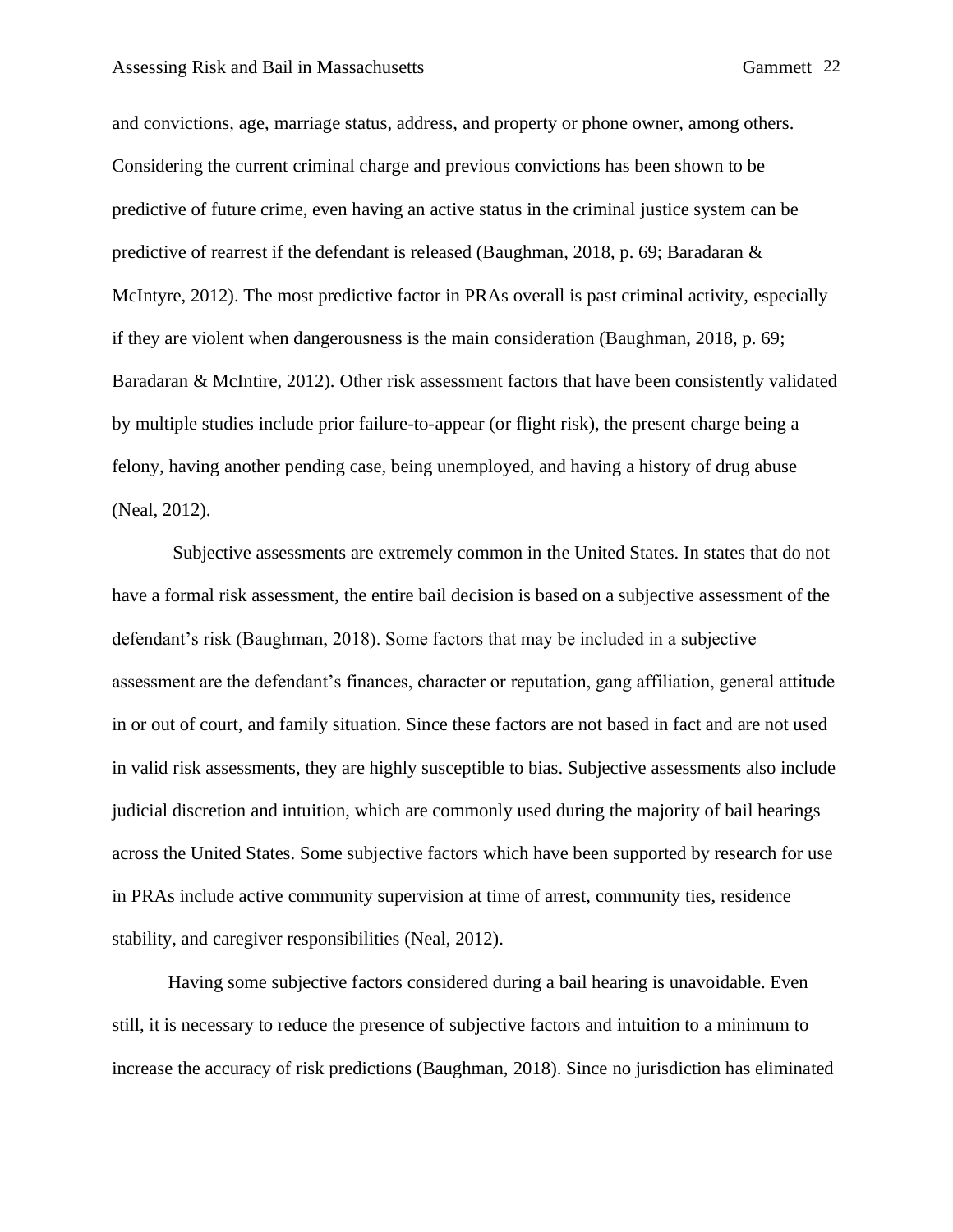the use of judicial discretion, subjective determinations will always exist, despite the presence of a strong and validated risk assessment tool. All the current research shows that this discretion, despite being subjective in nature, is actually essential for the success of a PRA (Baughman, 2018). When a risk score is calculated based on the objective factors, which considers the empirically supported factors, the judge must use their own discretion to give value to the number. It is the judge's sole responsibility to interpret what a risk score means, and ultimately determine the bail outcome for the defendant despite the risk score. Further, when the constitutionality of PSAs were questioned based on the Due Process Clause of the Fourteenth amendment due to their lack personalization, the Virginia Court of Appeals determined that it does not constitute a violation since PSAs are non-binding as they are primarily only used as a guiding tool for judges to base their decision on (Brooks v. Commonwealth, 2004; Baughman, 2018).

Overall, PRAs are successful as long as they meet the criteria needed to counteract the potential problems. They must be empirically based, with a reliance on *objective* factors, and tailored to each jurisdiction according to their unique demographics (Mamalian, 2011). There still exist some issues with crime prediction tools in general, which cannot be addressed with PRAs. The prediction of human behavior, whether done by an assessment or discretion, is inherently complex, thus error will always be involved as a function of an assessment. Further, validating a risk assessment is difficult as it is expensive and difficult to conduct studies to do so, and there is a lack of standardized definitions for some factors used in risk assessments. As a result, it is rather difficult to determine what actually constitutes terms like "pretrial failure," and "new criminal activity" (Baughman, 2018, p. 73). Implementing new PRAs also requires the cooperation of the government, as well as education, money, and support to actually induce any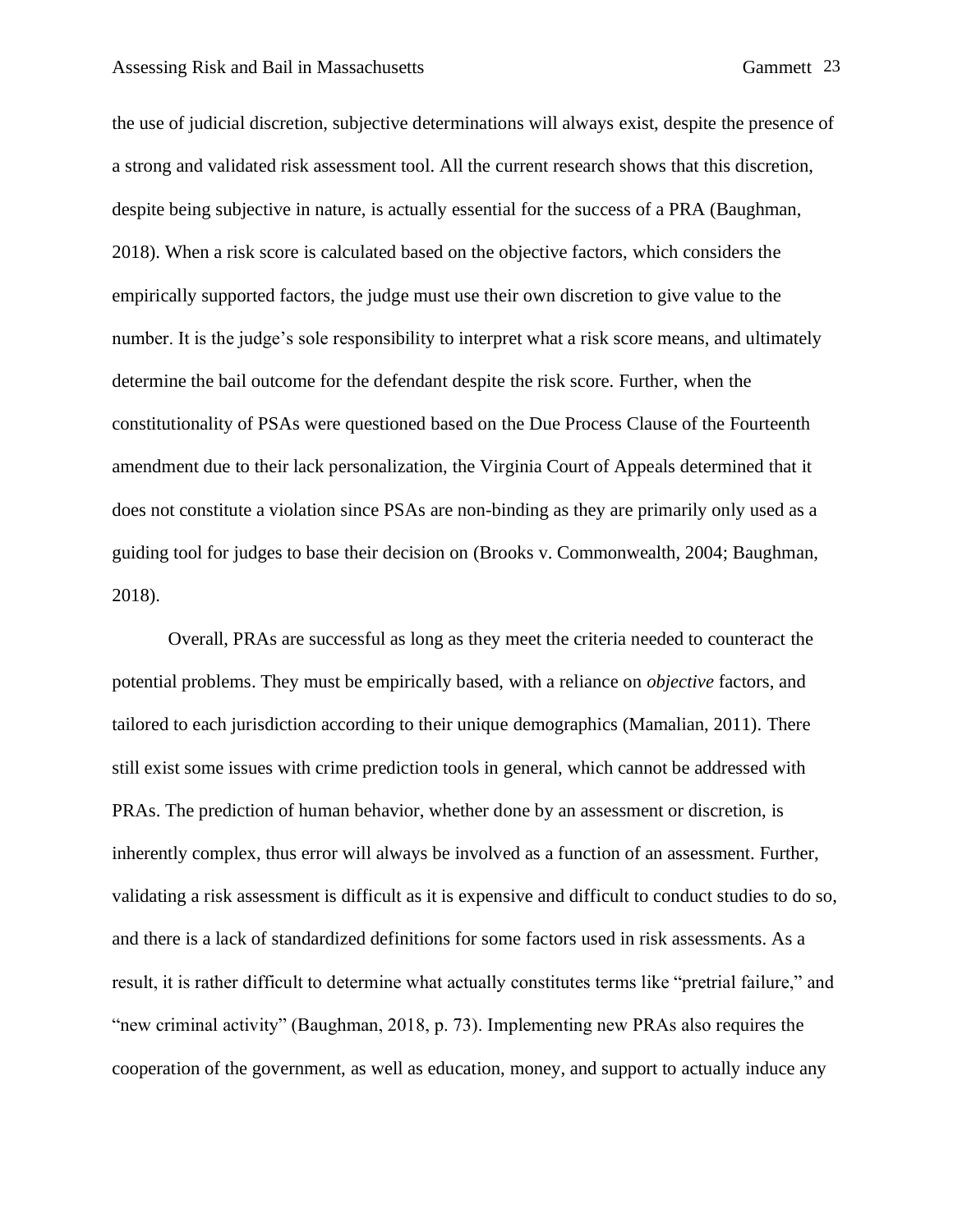change in the system (Baughman, 2018). However, despite the upfront costs of implementing PRAs, research has shown that by using risk assessments, "courts could release 28 percent more defendants at an estimated cost savings of \$78 billion in the last decade" (Baughman, 2018, p. 92). Therefore, while it may seem expensive, PRAs actually end up saving the taxpayer money in the long run due to decreased spending on jail inmates. Finally, further follow-up is also necessary after the new PRA is implemented to make sure that it is accurately and successfully achieving what it was created to do.

Pretrial risk assessments are already in use in over 300 jurisdictions across the United States to lower or replace the use of cash bail, and while the number is steadily increasing, it is estimated that it still only constitutes approximately 10 percent of all jurisdictions nationwide (Baughman, 2018; Woodruff, 2013; VanNostrand & Lowenkamp, 2013, p. 3). PRAs are currently used statewide in several states, including New Jersey, Virginia, and California, and have been largely successful. Throughout 2018 in New Jersey, only 102 out of over 44,000 defendants were ordered to post monetary bail, following the implementation of pretrial services and risk assessments (Rabner & Grant, 2019, p. 7). Following their implementation of the risk assessment, the average court appearance in New Jersey remined high at 89 percent in both 2014 and 2017 (Rabner & Grant, 2019, p.p. 14-5). Virginia, which implemented its own pretrial risk assessment has seen similar results to those in New Jersey.

The change to a pretrial risk in California is slow, and as a result they have not seen the same success with the PSA to the same extent of the other states. It is important to mention this, however, as the contingencies who previously supported the abolishment of cash bail in California backed away from their support of the bill primarily due to the suggestion of introducing PRAs in place of cash bail. These contingencies are not concerned about risk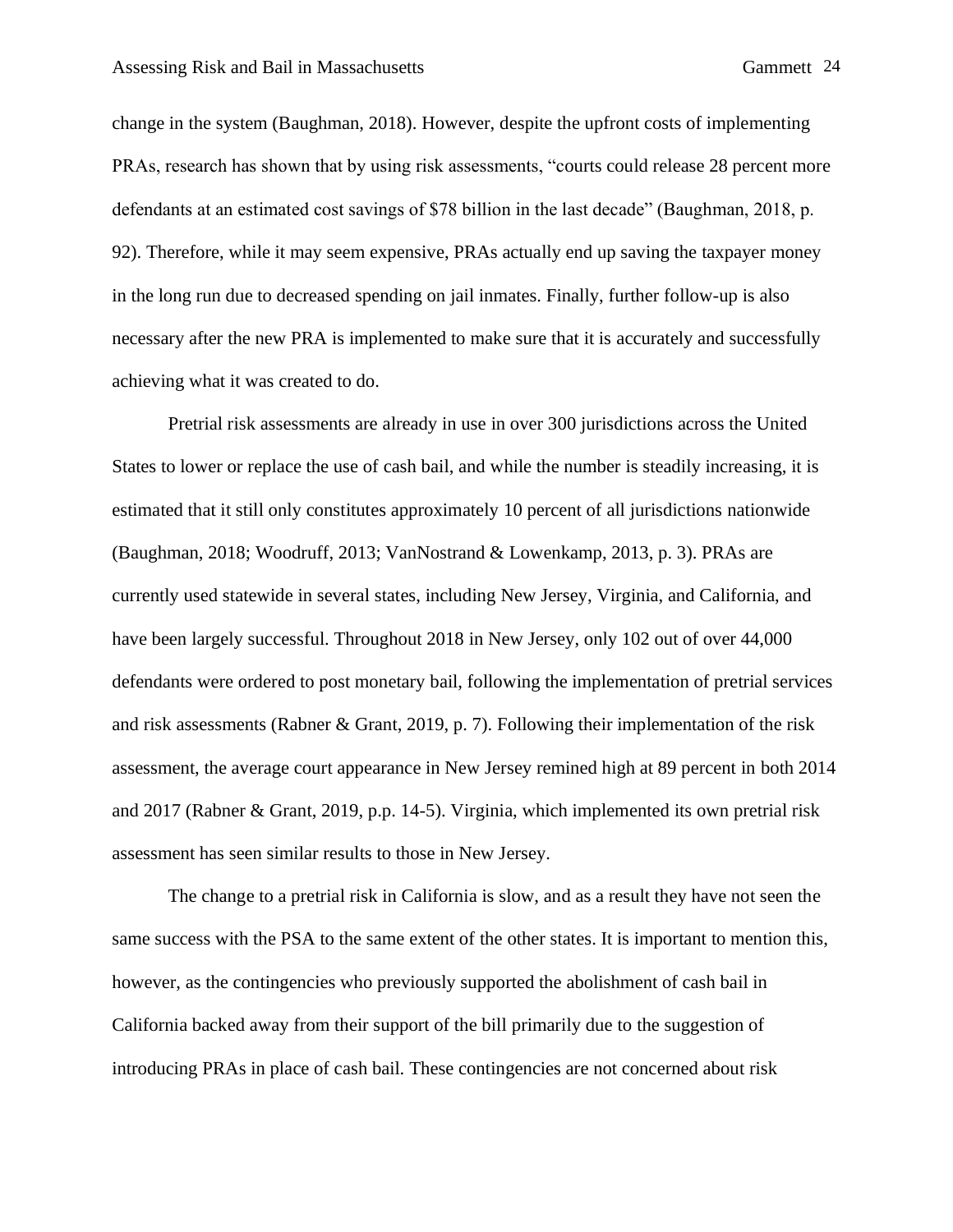assessments per se, but are instead concerned about the lack of validated assessments that are currently available to replace it as California Courts are still trying to determine what validated PRA tools will consist of in the state.

Overall, research shows that when safeguards like validated PRAs and proper judicial discretion is utilized, as many as 25 percent more defendants may be safely released from jail pretrial (Baradaran & McIntyre, 2012). Pretrial detention rates in states using PRAs are still rising, as they still allow for the possibility that a judge will set a cash bail amount that they may be unable to afford. Thus, some experts have argued both for increased use of PRAs and the elimination of cash bail to ensure that this situation does not exist (Mayson, 2018; Eckhouse, Lum, Conti-Cook, & Ciccolini, 2018). Ultimately, PRAs support the release of non-dangerous individuals who may have otherwise been held pretrial on cash bail, and help provide insight into the population that *does* present a flight or safety risk, which helps jurisdictions avoid unnecessary pretrial detention of defendants that would have otherwise returned to court had they been released, and points to the population of defendants that do propose an safety risk to the community (Neal, 2012).

#### *Other Directions in Bail Reform*

In addition to the elimination of cash bail and the increased use of pretrial risk assessments, some experts argue that alternatives to money-based bail, such as pretrial services, an increase in the use of unsecured appearance bonds and ROR, diversion programs, and the use of risk assessments during bail hearings are just as or even more effective than money-based bail (Billings, 2016; Kelleher, 2016). These alternatives have higher success rates at reducing both the number of people who fail to appear to court and the number of dangerous individuals who are released, without the constitutional issues that are caused by money bail (Neal, 2012). They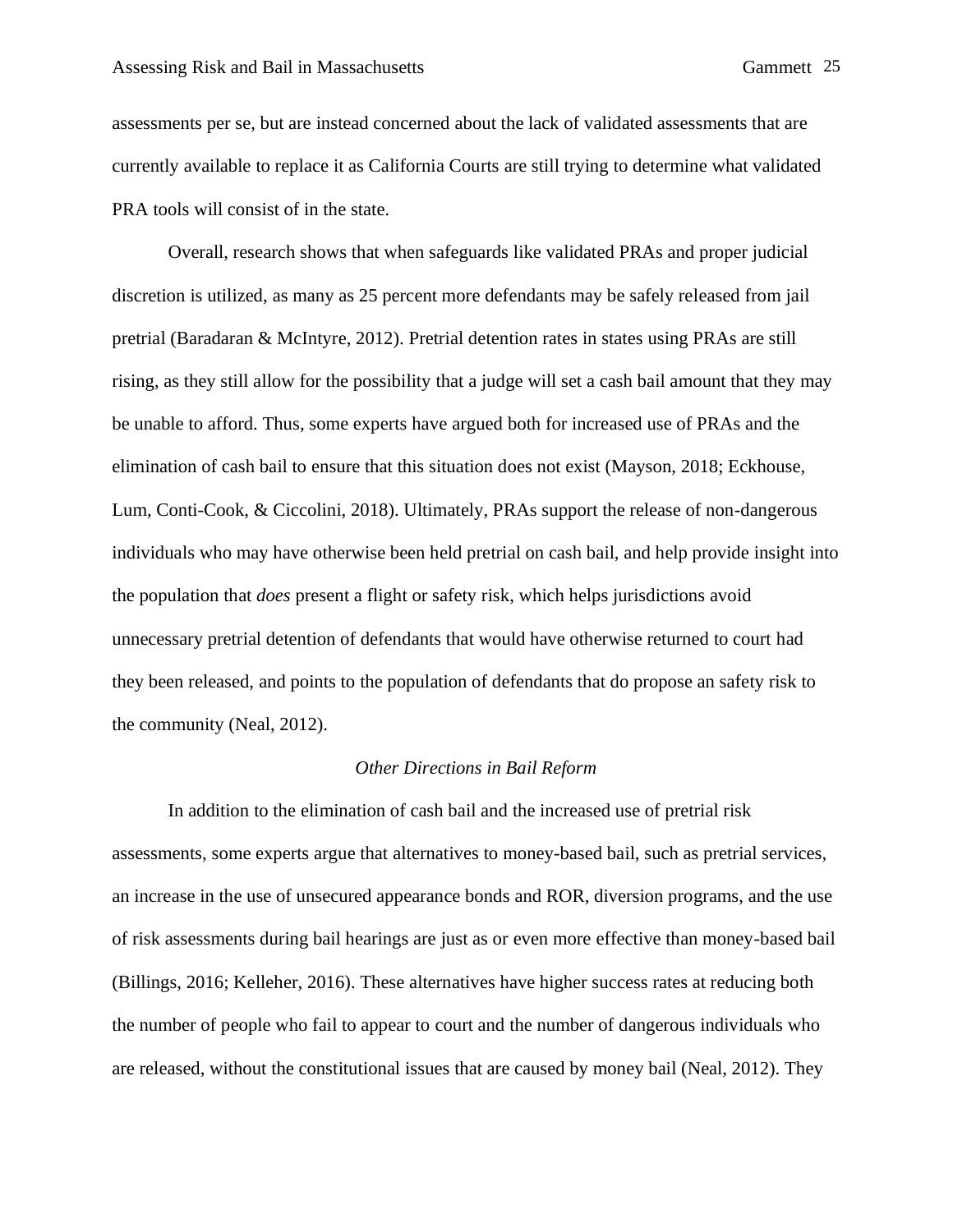#### Assessing Risk and Bail in Massachusetts Gammett 26

also cost taxpayers significantly less in direct costs to run than money bail, as it reduces the jail intake costs and the overall number of people held on pretrial detention, the costs of which represent 17 percent of corrections spending (Stevenson & Mayson, 2017).

The use of pretrial service agencies (PSA) and diversion programs have been steadily increasing since the 1970s, becoming more common across the nation as states begin to limit their reliance on cash bail (NCSC, 2019). Pretrial services help verify interview information and criminal history for the courts, which can also increase accuracy for risk assessments as pretrial service agencies also make recommendations to the court based on an assessed risk level. PSA also follow up with defendants when they are unable to meet the conditions of their release and are appointed with the supervision of defendants who have been released, including court date reminders through phone calls or texts in some states (NCSC, n.d.). Uptrust (2018), a company that provides these text reminders, reported that in multiple jurisdictions their services have led to a decrease by 75 percent in FTA rate, and found that on average 20 percent of low-income defendants will miss court without the benefit of personalized reminders.

The goal of diversion programs is to redirect potential defendants to other services such as rehabilitation or mental health services, in an attempt to target the source of their problems and thus reduce additional criminal activity (Baughman, 2018). The use of alternatives like pretrial services and diversion programs also have a great potential to add to society, as evidence shows it can reduce recidivism rates (which reduces victimization in general as well as reduces the costs of processing an defendant again) as defendants do not experience the negative psychological effects of prison and may receive additional support while out on bail through pretrial services (Baughman, 2018). It also increases the defendant's contribution to society as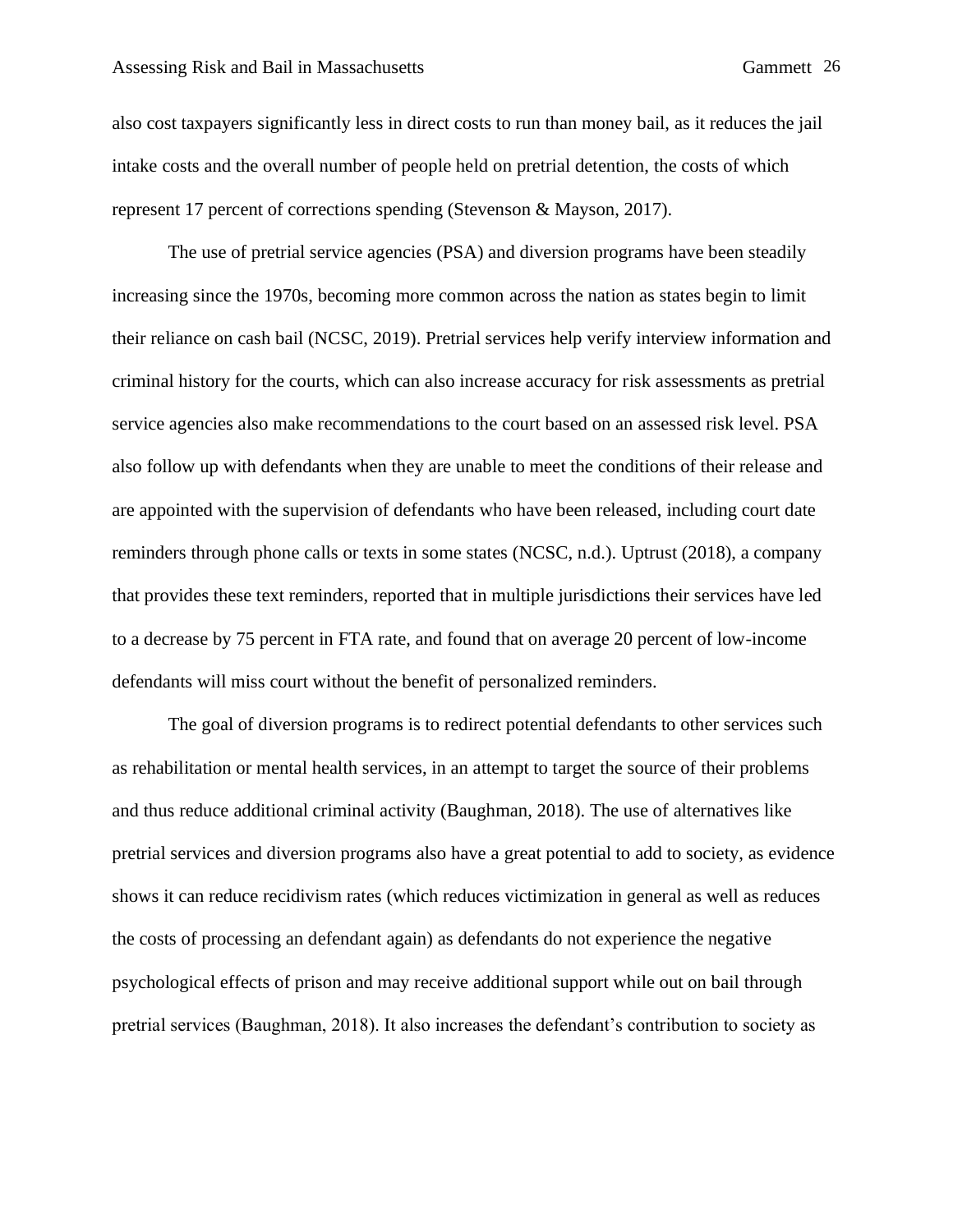defendants out on bail are still able to work and help provide for themselves and their families (Neal, 2012).

Unlike secured bonds, release on personal recognizance, with or without conditions, and unsecured appearance bonds, do not require an upfront payment to the court but are just as effective at assuring the appearance of the defendant at court and maintaining public safety as secured bonds are (Jones, 2013). A large majority of people accused of offenses can be ROR and trusted by the court, as low risk defendants generally complete the pretrial process successfully without any incidence of re-arrest (Neal, 2012). A negative pretrial outcome that officers try to avoid is FTA, so some officers hesitate before granting ROR to a defendant. Yet, "many missed court appearances are not due to flight but simple interruptions to life" (Neal, 2012, p. 32), meaning the majority of defendants who do not make schedules court dates miss them due to reasons like lack of transportation, work conflicts, or being misinformed on the location of their proceedings – not because they intend to flee.

Conditional release can also expand the amount of people who can be safely released pretrial, so long as it is used in conjunction with a valid risk assessment tool to assure the safety of the community if the defendant is released. Today, each of these methods are used in several states, both to reduce cash bail use and to decrease overall pretrial detention rates, with successful results. As bail reform evolves over the next few years, it is likely that many more states will begin to use similar approaches to address their own bail discrepancies. While these approaches do not solve the whole problem of overfilled jails and pretrial detention, they certainly do make a dent on the overall population, saving taxpayers millions of dollars a year in the process.

## **Chapter Three**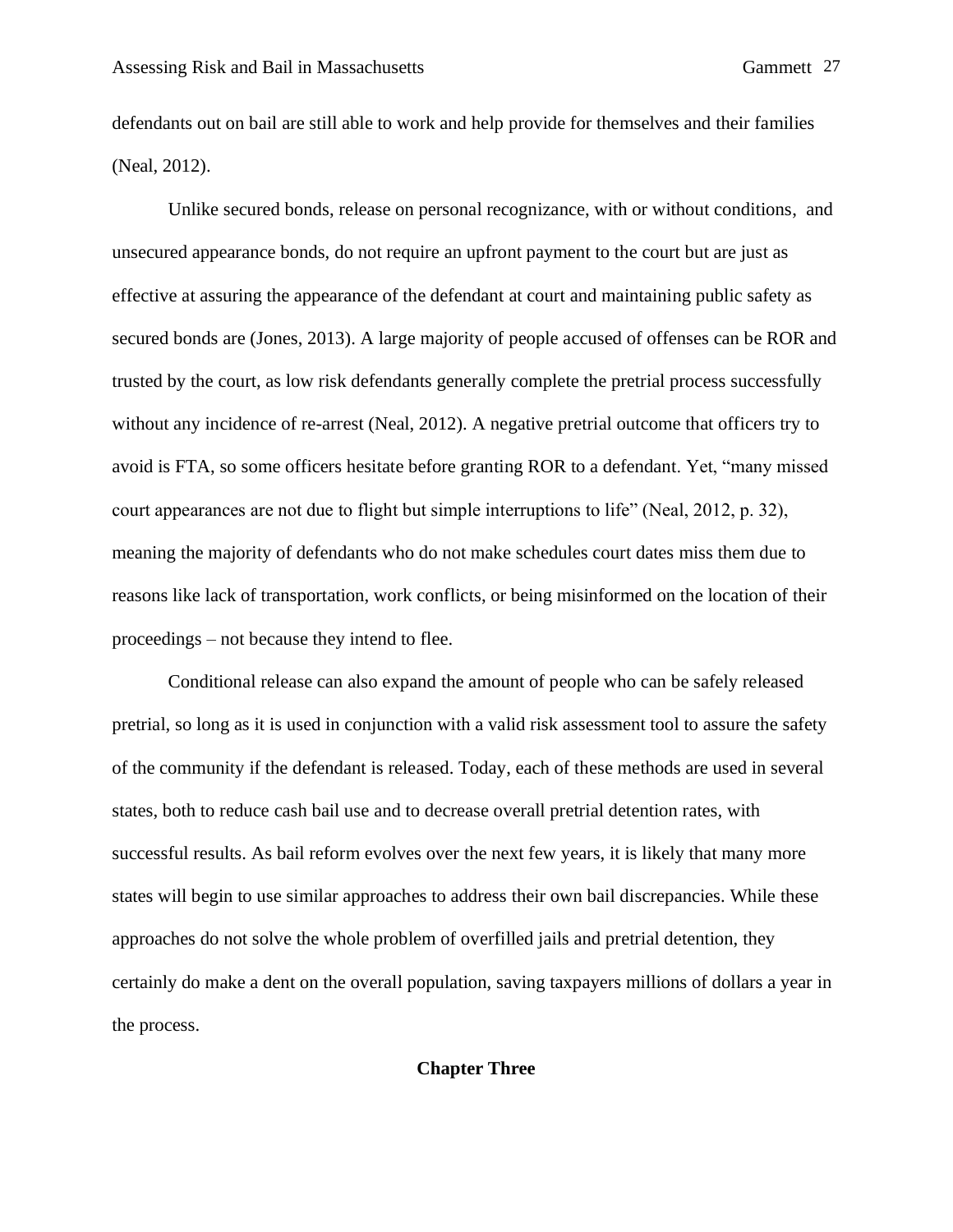## The Massachusetts Model - Affordability

Little to no research has been done to determine how effective the affordability model has been in Massachusetts courtrooms. In addition, although there exists a number of publications on the success of risk assessments in bail hearings and methods for release on bail that are nonmonetary, Massachusetts has yet to integrate them to the extent seen in other states. The goal of this project was to determine whether the affordability model was successful, meaning both whether or not judges were simply asking defendants if they can afford a money bail amount and whether the judges adjusted bail or offered an alternative to money bail if the defendant admitted they could not afford a proposed amount. In addition, a specific focus of the project was on how judges determined the money bail amount they set for each offense, how they determined this amount given the history of the defendant, and whether there were any calculable differences between judges when determining bail amounts.

An ethnographic study was conducted at a South Shore, Massachusetts courthouse. Subjects were observed from the gallery of the courtroom while they participated in their bail hearing. No direct communication between the researcher or the subjects occurred, and all gathered information is a matter of public record. The subject pool totaled 128 individuals that were brought up on misdemeanor and felony level charges. Some defendants were charged with multiple offenses. Data gathered from the bail hearings included all information on the background of the defendant which was detailed during the bail hearing to the judge by either the defendant, their counsel, or by a judicial assistant. In addition, all conversations between the judge, defendant, and counsel (if counsel was present) during the bail hearing was also noted and tracked. Specific information tracked included every time the judge asked the defendant about their ability to afford bail, and whether the judge asked that question before or after proposing a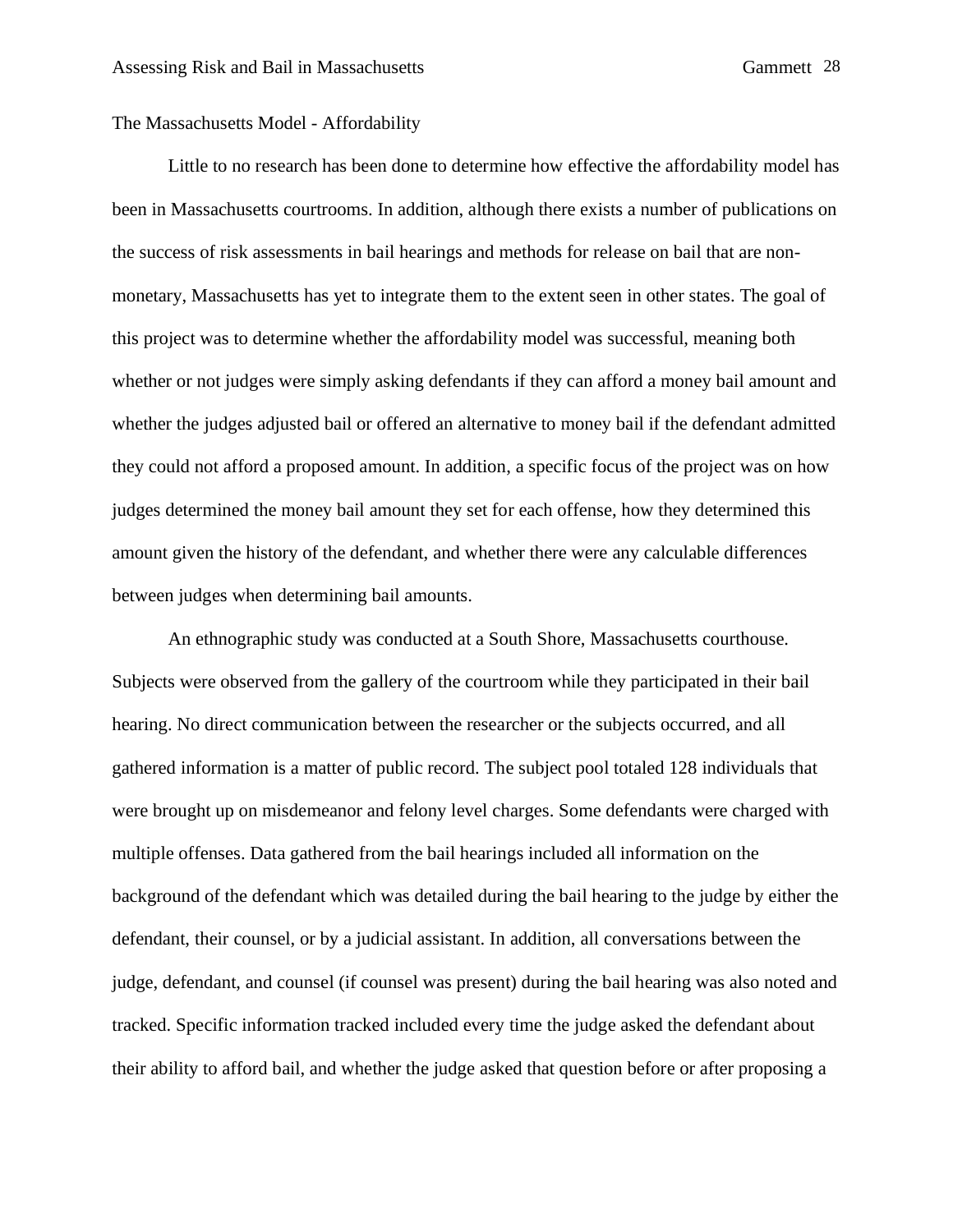bail amount; what the defendants responded to the question about affordability, if they were asked; whether the judge changed or offered to change a proposed bail amount following this conversation; and what the new proposed bail was. It was found that the primary outcome of bail hearings was release on bail with monetary conditions – monetary bail was set in 64 percent of the cases (82/128).

The goal of this study was to two-fold. First, it took a critical approach to the use of cash bail as a condition of pretrial release under the new affordability model in Massachusetts following the new bail reform under the Criminal Justice Reform Bill. Second, the effectiveness of the affordability approach was examined in comparison to the use of risk assessments and judicial discretion. To determine whether risk assessments would be useful in Massachusetts courtrooms, the information gathered during observations of bail hearings and of data released to the public following the bail hearings were run through an established risk assessment, the *Virginia Pretrial Risk Assessment Instrument (VPRAI).* The VPRAI was selected primarily due to the expansive criteria that must be run to calculate a risk score, and the success that Virginia has had in implementing it in their courtrooms. The risk score output by the VPRAI was then compared to the judge's determination of bail to analyze the differences in the output between the risk assessment and the judge's discretion.

Overall, the results of this study emphasized that risk assessments have a great potential to standardize the use of bail across the board, making determinations fair for every defendant, and to illustrate that they may be practically implemented in Massachusetts courtrooms. In addition, the results of the study showed a continuing reliance on money based bail in Massachusetts, even after the new bail reform. Under the new reform, judges are only required to *ask* the defendant if they were able to afford bail. Judges are not obligated to *act* on the financial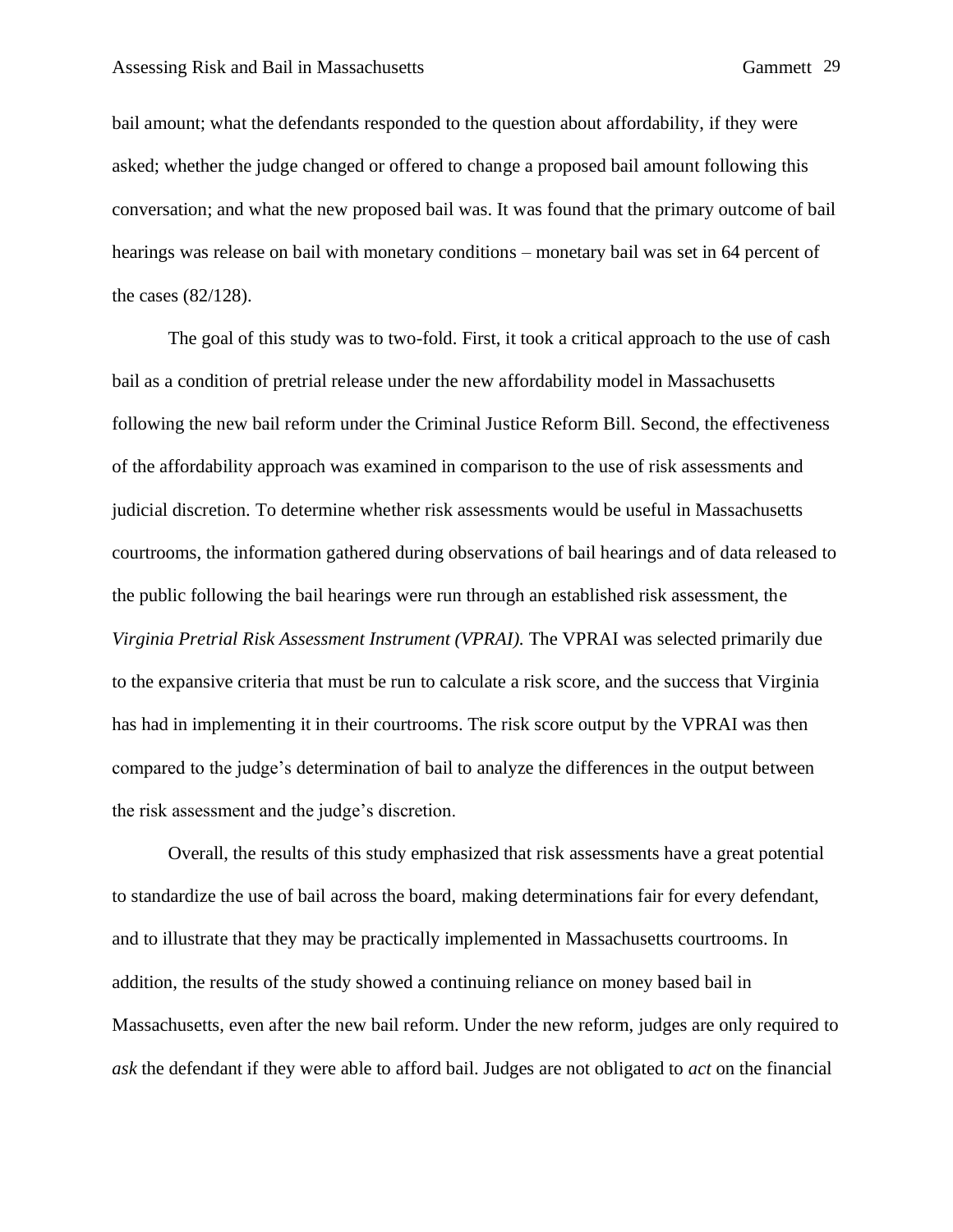situation of the defendant, and thus they still exercise full discretion in bail decisions while lacking an overall structure to aid in the bail determinations which may help eliminate unfair treatment between defendants. These points are illustrated by the qualitative data collection and observational research done in the Massachusetts courtroom.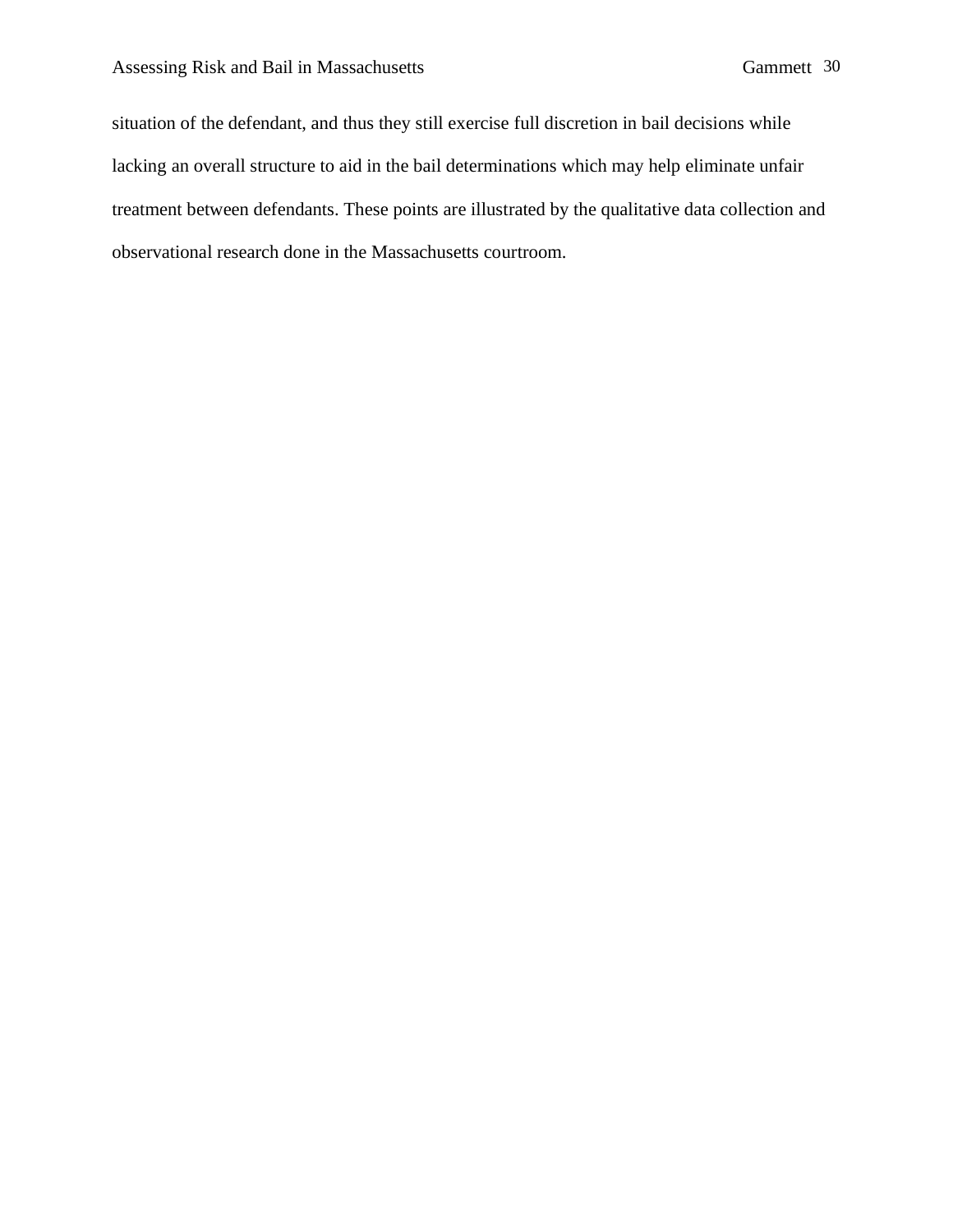#### References

- Ahsan, K. (2017, March 22). The instantaneous injustice of bail: For Chicago's poor, who can't afford attorneys, bail hearings often don't last longer than a few seconds and may keep them in jail for want of a few hundred dollars. *The American Prospect, 28*(2), 15.
- Angwin, J., Larson, J., Mattu, S., Kirchner, L. (2016). Machine bias. *ProPublica.* Retrieved from https://www.propublica.org

Appleman, L. (2012). Justice in the shadowlands. *Washington & Lee Law Review 69*, 1300.

Arnold Ventures. (2016). *Public safety assessment: Risk factors and formula*.

- Bail reform and risk assessment: The cautionary tale of federal sentencing. (Mar. 2018). *Harvard Law Review, 131*(4). Retrieved from https://harvardlawreview.org/2018/02/bail-reformand-risk-assessment-the-cautionary-tale-of-federal-sentencing/
- Baughman, S. B. (2018). *The bail book: A comprehensive look at bail in America's criminal justice system.* New York, NY: Cambridge University Press.
- Baughman, S. B., & McIntyre, F. L. (Feb. 2011). Predicting violence. *Texas Law Review, 90*, 497. Retrieved from https://ssrn.com/abstract=1756506

Bill No. 2371. An act relative to criminal justice reform. 189<sup>th</sup> General Court. (2015-2016).

Billings, T. (2016). Private interest, public sphere: Eliminating the use of commercial bail bondsmen in the criminal justice system. *Boston College Law Review, 57*(4), 1337-1365.

Brangan v. Commonwealth, 80 N.E.3d 949 (Mass. 2017).

Brangan v. Commonwealth: Supreme Judicial Court of Massachusetts holds that judges must issue findings of fact when setting unaffordable bail for indigent defendants. (Mar. 2018). *Harvard Law Review, 131*(5). Retrieved from

https://harvardlawreview.org/2018/03/brangan-v-commonwealth/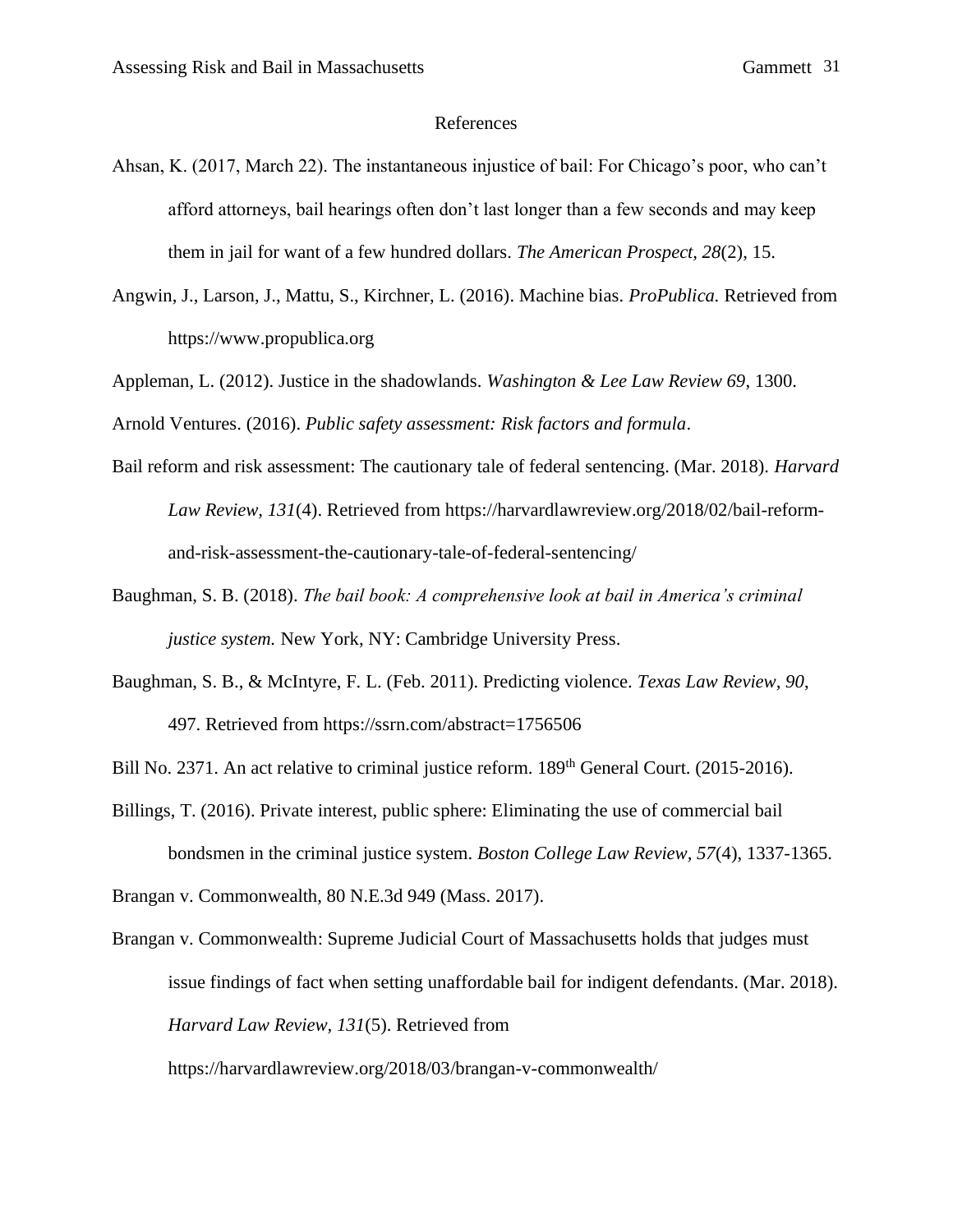Brooks v. Commonwealth, Not Reported in S.E.2d., 2004 WL 136090, 1 (2004).

Bechtel, K., Holsinger, A., Lowenkamp, C., & Warren, M. (2017). A meta-analytic review of pretrial research: Risk assessment, bond type, and interventions. *American Journal of Criminal* Justice, *42*(2), 443-467. doi:10.1007/s12103-016-9367-1

Burdeen, C.F. (Oct. 2016). Why the money bail system needs to end. *The Crime Report*.

- Civil Rights CORPS. (n.d.) Bail reform: Basic statutory principles. Retrieved from https://www.civilrightscorps.org/resources/JPyqkFCyTgGfNL8sk3Gy
- Cooke, B., Diop, B. Z., Fishbane, A., Hayes, J., Ouss, A., & Shah, A. (Jan. 2018). Using behavioral science to improve criminal justice outcomes: Preventing failures to appear in court. *Ideas41* and *The University of Chicago Crime Lab*, 4.
- Eckhouse, L., Lum, K., Conti-Cook, C., & Ciccolini, J. (Dec. 2018). Layers of bias: A unified approach for understanding problems with risk assessment. *Criminal Justice and Behavior 46*(2), 185-209.
- Flemming, R. B., Kohfeld, C. W., & Uhlman, T. M. (1980). The limits of bail reform: A quasiexperimental analysis. *Law & Society* Review, 14(4), 947-976.

Galen v. County of Los Angeles,  $477$  F.3d  $652$  (9<sup>th</sup> Cir. 2007).

- Glazer, E., Sassaman, H. J., Wool, J. (2017). Debating risk-assessment tools. *The Marshall Project*.
- Gregory, P. (2018). New Jersey reports 20 percent drop in pretrial detentions following bail overhaul. *Whyy.org*. Retrieved from https://whyy.org/articles/new-jersey-reports-20 percent-drop-in-pretrial-detentions-following-bail-overhaul/
- Gupta, A., Hansman, C., Frenchman, E. (2016). The heavy costs of high bail: Evidence from judge randomization. *The Journal of Legal Studies, 45*(2), 471-505.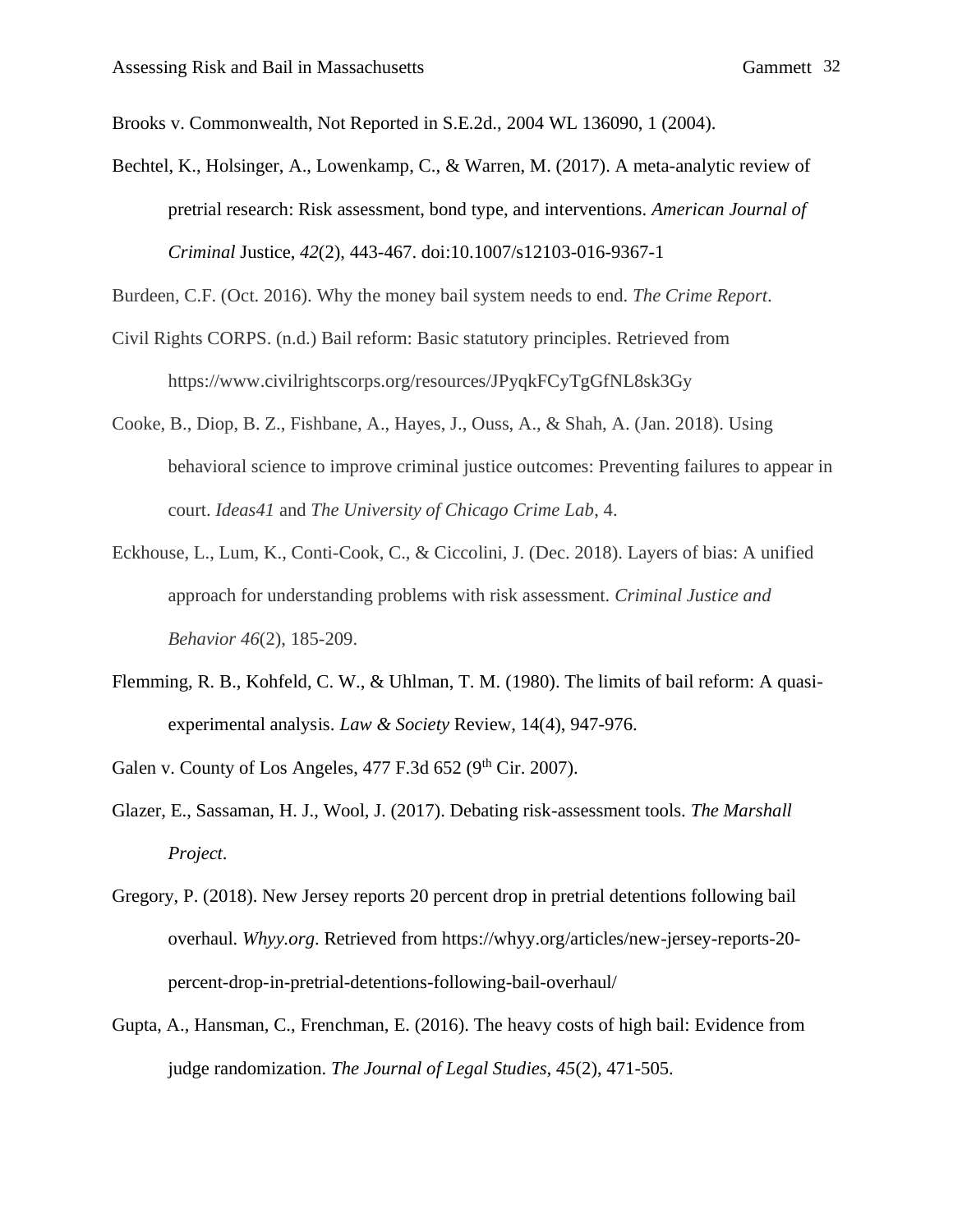- H.B. 1584, 189th General Court, 2015 Reg. Sess. (Ma. 2015).
- H.B. 3120, 2017 General Court, 2017 Senate. (Ma. 2017).
- Herman, H. J. (1988). United States v. Salerno: The bail reform act is here to stay. *DePaul Law Review 38*, 174-5.
- Jones, C. (2013). "Give us free": Addressing racial disparities in bail determinations. *Articles in Law Reviews & Other Academic Journals*. Paper 301. Retrieved from http://digitalcommons.wcl.american.edu/facsch\_lawrev/301.
- Jones, M. R. (Oct. 2013). Unsecured bonds: The as effective and most efficient pretrial release system. *Pretrial Justice Institute.*
- Kelleher, L. (2016). Out on bail: What New York can learn from D.C. about solving a money bail problem. *American Criminal Law Review, 53*(3), 799.
- Kim, A. (2017, January 1). Time to abolish cash bail. *The Washington Monthly*, *49*(1-2), 21.
- Lowenkamp, C. T., VanNostrand, M., & Holsinger, A. (Nov. 2013). Investigating the impact of pretrial detention on sentencing outcomes. *Laura and James Arnold Foundation*.
- Mayson, S. (Sep. 2018). Bias in, bias out. *University of Georgia, School of Law, 35.* Retrieved from https://ssrn.com/abstract=3257004
- Mamalian, C. A. (Oct. 2011). State of the science of pretrial risk assessment. *Pretrial Justice Institute, 7.*
- McGarry v. Pallito, No. 10-669, (2d Cir. 2012).
- Minton, T.D., & Zeng, Z. (2015). Jail inmates at midyear 2014. *Bureau of Justice Statistics,* 1.
- Neal, M. (Sep. 2012). Bail fail: Why the U.S. should end the practice of using money for bail. *Justice Policy Institute*. Retrieved from http://www.justicepolicy.org/research/4364

Neufeld, A. (2017). In defense of risk-assessment tools. *The Marshall Project.*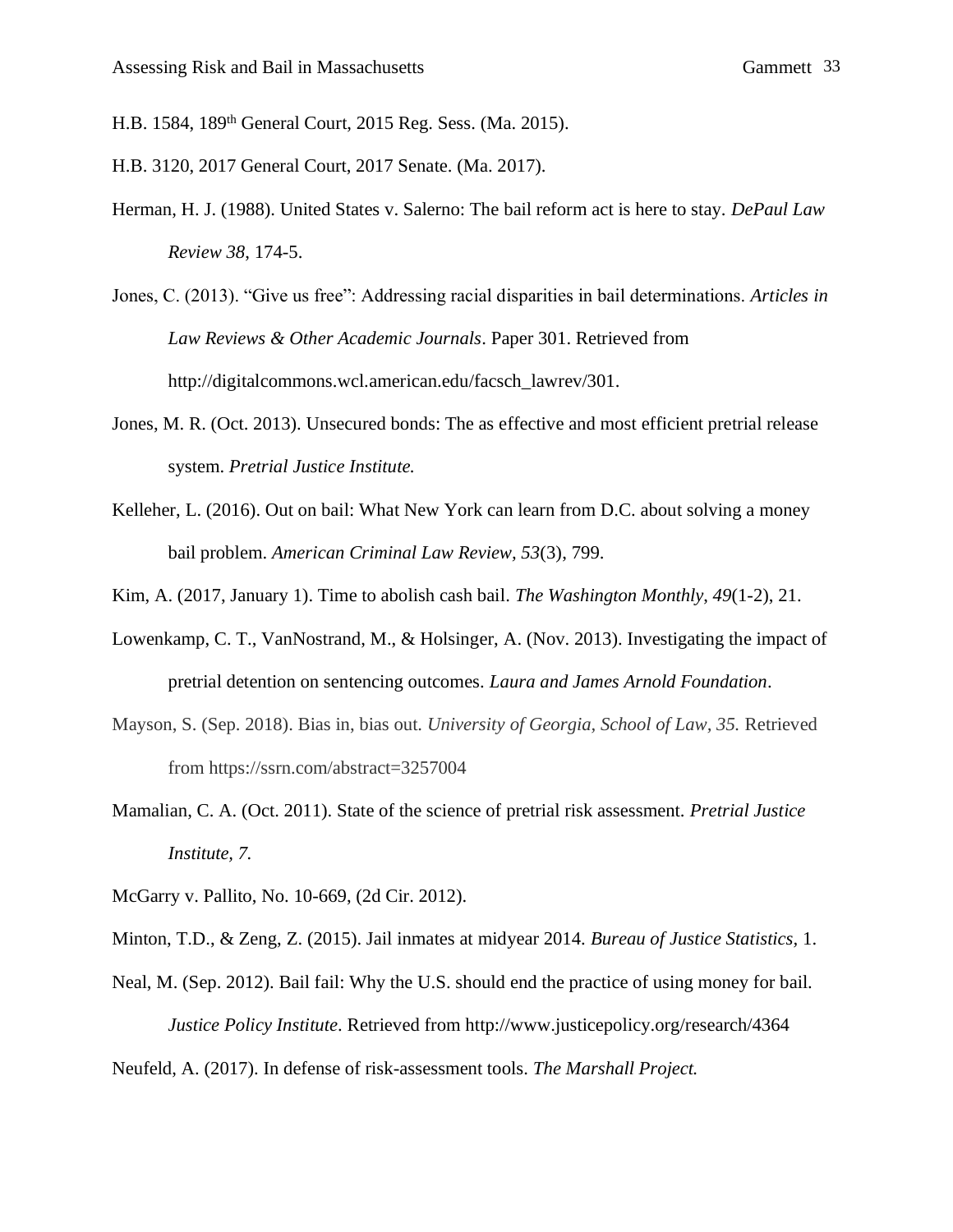Northpointe. (2015). *Practitioner's guide to COMPAS core.*

- NCSC National Center for State Courts. (n.d.) Pretrial services and supervision. *Pretrial Justice Center for Courts.* Retrieved from https://www.ncsc.org/
- Rabner, S., & Grant, G. A. (April 2019). Jan 1. Dec. 31 2018 Report to the Governor and the Legislature. *New Jersey Judiciary, Criminal Justice Reform.*
- Rabuy, B., & Kopf, D. (May 2016). Detaining the poor. *Prison Policy Initiative.* Retrieved from https://prisonpolicy.org/reports/DetainingThePoor.pdf

Release and detention pending judicial proceedings, 18 U.S.C § 3142 (2011).

Release or detention of a defendant pending trial, 18 U.S.C. § 3142 (2018).

- Romo, V. (2018). California becomes first state to end cash bail after 40-year fight. *National Public Radio.* Retrieved from https://www.npr.org/2018/08/28/642795284/californiabecomes-first-state-to-end-cash-bail.
- Sacks, M., Ackerman, A. (2012). Pretrial detention and guilty pleas: If they can't afford bail they must be guilty. *Criminal Justice Studies, 25*(3), 265-278.
- Sawyer, W., Wagner, P. (2019). Mass incarceration: The whole pie 2019. *Prison Policy Initiative.*
- Scott, T. (1989). Pretrial detention under the bail reform act of 1984: An empirical analysis. *American Criminal Law Review 27*, 9.

Stacks v. Boyle, 342 U.S. 1, (1951).

- Stevenson, M. (2018). Distortion of justice: How the inability to pay bail affects case outcomes. *The Journal of Law, Economics, and Organization, 34*(4), 511-542.
- Stevenson, M., & Mayson, S. (2017). Bail reform: New directions for pretrial detention and release. *Public Law and Legal Theory Research Paper Series,* Research Paper No. 17-18.